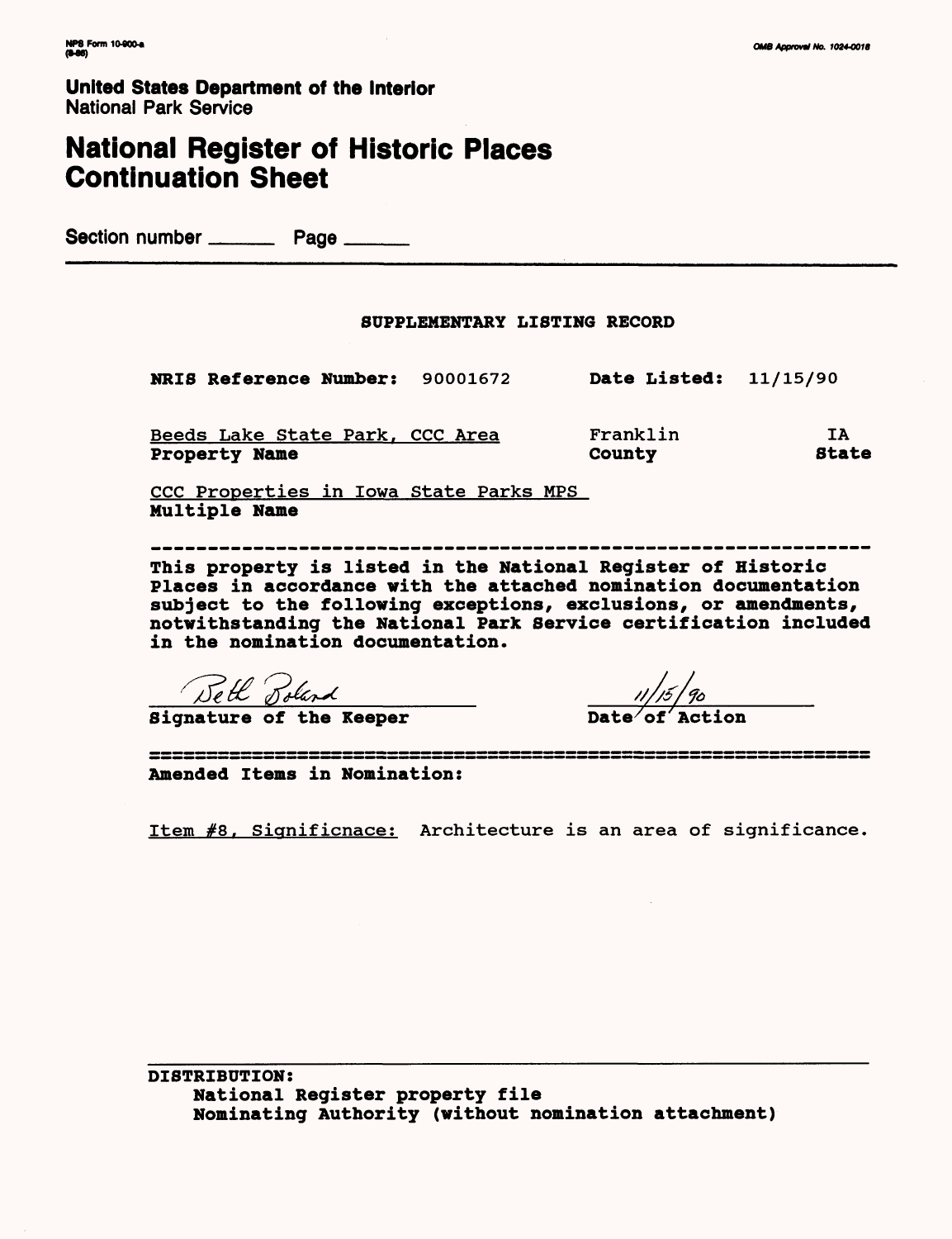## **National Register of Historic Places Registration Form** NATIONAL

This form is for use in nominating or requesting determinations of eligibility for individual properties or districts. See instructions in Guidelines for Completing National Register Forms (National Register Bulletin 16). Complete each item by marking "x" in the appropriate box or by entering the requested information. If an item does not apply to the property being documented, enter "N/A" for "not applicable." For functions, styles, materials, and areas of significance, enter only the categories and subcategories listed in the instructions. For additional space use continuation sheets (Form 10-9008). Type all entries.

#### 1. Name of Property historic name Beeds Lake State Park: Civilian Conservation Corps Area other names/site number 2. Location  $\Box$  not for publication  $N/A$ street & number STH 3 and 134  $x$  vicinity city, town Hampton state Iowa code IA county Franklin code 069 zip code 50441 3. Classification Number of Resources within Property Ownership of Property Ca tegory of Property building(s) Contributing Noncontributing private  $\sqrt{\frac{\mathrm{X}}{\mathrm{A}}}$  district public-local  $\frac{1}{0}$   $\frac{0}{0}$  buildings  $\overline{0}$ site  $\overline{x}$  public-State  $\frac{0}{5}$  sites |<br>|-15 structure public-Federal **structures** 0 objects object  $\Omega$ 16 5 Total Number of contributing resources previously Name of related multiple property listing: CCC Properties in Iowa State Parks : 1933-42 listed in the National Register **4. State/Federal Agency Certification** As the designated authority under the National Historic Preservation Act of 1966, as amended, I hereby certify that this  $\boxtimes$  nomination  $\Box$  request for determination of eligibility meets the documentation standards for registering properties in the National Register of Historic Places and meets the procedural and professional requirements set forth in 36 CFR Part 60. In my opinion, the property  $\&\alpha$  meets  $\Box$  does not meet the National Register criteria.  $\Box$  See continuation sheet. Signature of certifying official State Historical Society of lowa State or Federal agency and bureau In my opinion, the property **EH** meets EH does not meet the National Register criteria. EHSee continuation sheet. Signature of commenting or other official Date State or Federal agency and bureau **5. National Park Service Certification** I, hereby, certify that this property is:  $\sqrt{\phantom{a}}$ entered in the National Register. Beth Roland  $\boxed{\check{\mathcal{C}}}$  See continuation sheet.  $\frac{\sqrt{115}}{2}$ determined eligible for the National Register. **See** continuation sheet. determined not eligible for the National Register. removed from the National Register.

other, (explain:)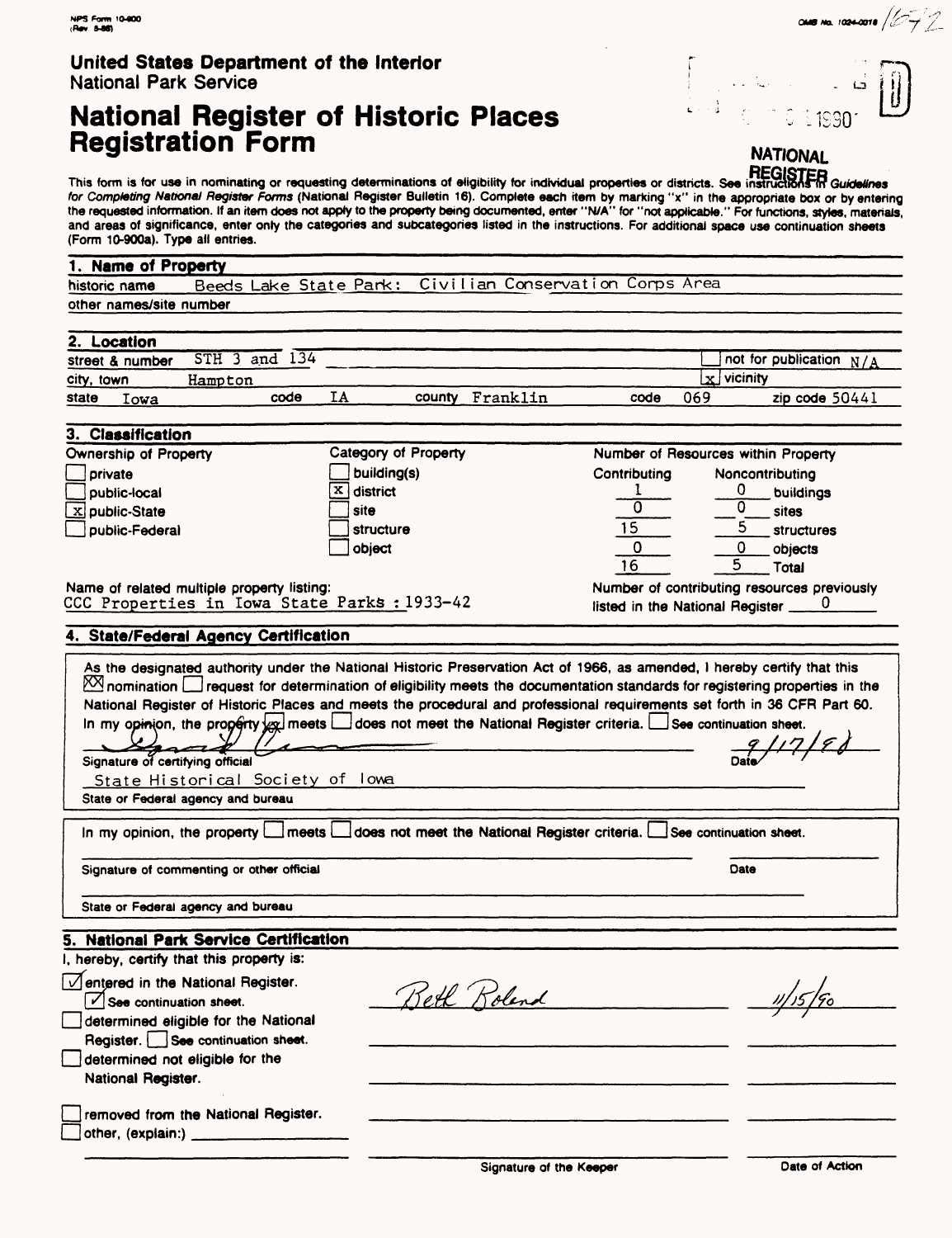| 6. Function or Use                                                          |                |                                                        |
|-----------------------------------------------------------------------------|----------------|--------------------------------------------------------|
| Historic Functions (enter categories from instructions)<br>LANDSCAPE/park   | LANDSCAPE/park | Current Functions (enter categories from instructions) |
|                                                                             |                |                                                        |
|                                                                             |                |                                                        |
| 7. Description                                                              |                |                                                        |
| <b>Architectural Classification</b><br>(enter categories from instructions) |                | Materials (enter categories from instructions)         |
|                                                                             | foundation     | <b>CONCRETE</b>                                        |
| OTHER: Rustic Architecture                                                  | walls          | limestone                                              |
|                                                                             | roof           | <b>ASPHALT</b>                                         |
|                                                                             | other          | log.                                                   |

 $\sim$ 

Describe present and historic physical appearance.

**x** See continuation sheet

 $\ddot{\phantom{0}}$ 

 $\ddot{\phantom{0}}$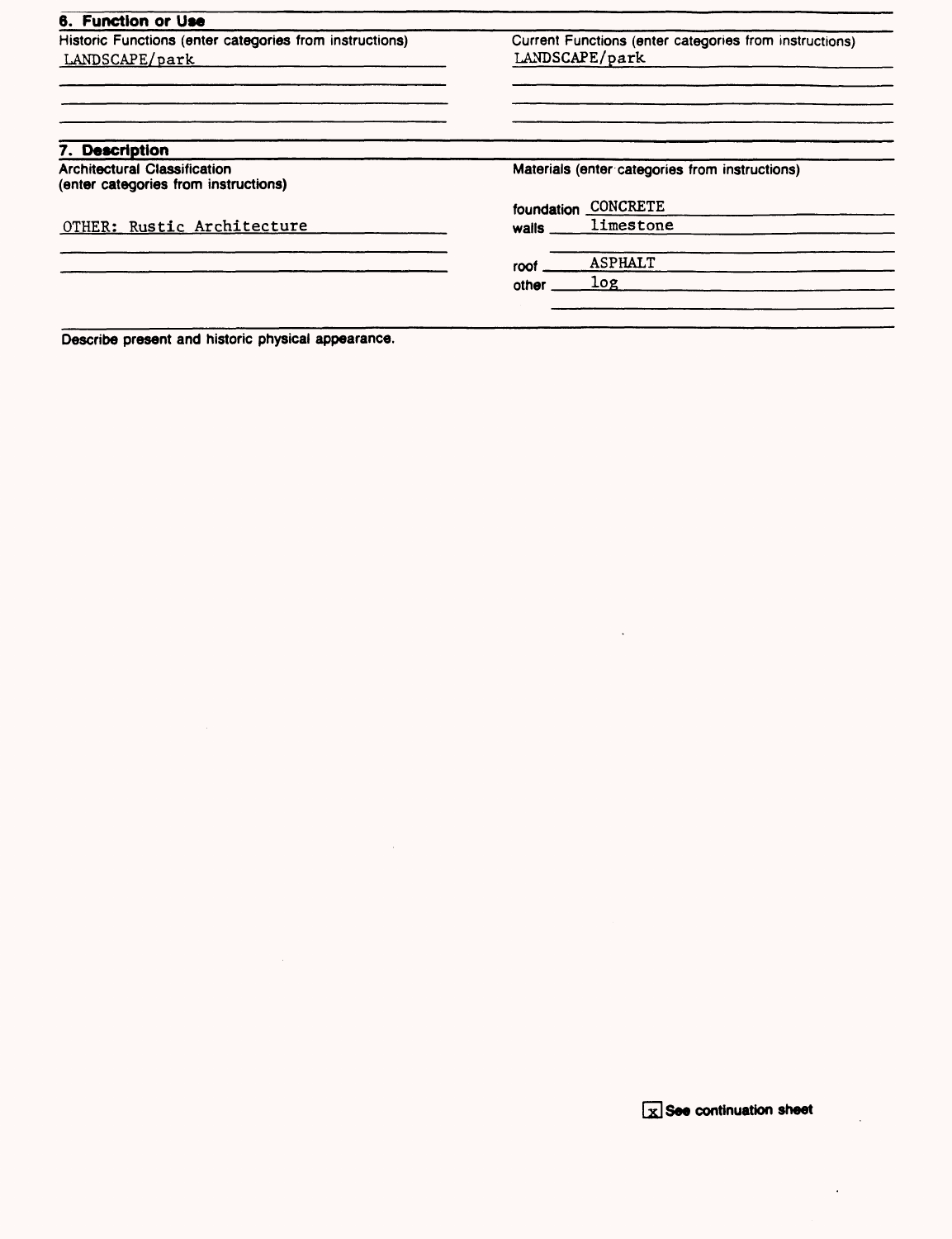| 8. Statement of Significance<br>Certifying official has considered the significance of this property in relation to other properties:<br>nationally | $\mathbf{x}$ locally<br>statewide                |                                     |
|-----------------------------------------------------------------------------------------------------------------------------------------------------|--------------------------------------------------|-------------------------------------|
| $\Box$ B<br>Applicable National Register Criteria<br>$x$ C<br>$\lfloor x \rfloor$ A                                                                 | $\vert$ $\vert$ D                                |                                     |
| $\vert$ $\vert$ C<br><b>Criteria Considerations (Exceptions)</b><br>i B<br>$\overline{A}$                                                           | 1G<br>D<br>E<br>F                                |                                     |
| Areas of Significance (enter categories from instructions)<br>LANDSCAPE ARCHITECTURE<br>POLITICS/GOVERNMENT<br>SOCIAL HISTORY                       | Period of Significance<br>1934-1938              | <b>Significant Dates</b><br>$-1934$ |
| CONSERVATION<br><b>RECREATION</b>                                                                                                                   | <b>Cultural Affiliation</b><br>N/A               |                                     |
| <b>Significant Person</b><br>N/A                                                                                                                    | Architect/Builder<br>Central Design Office, Ames |                                     |

State significance of property, and justify criteria, criteria considerations, and areas and periods of significance noted above.

 $\sim$ 

 $\ddot{\phantom{a}}$ 

 $\mathcal{L}$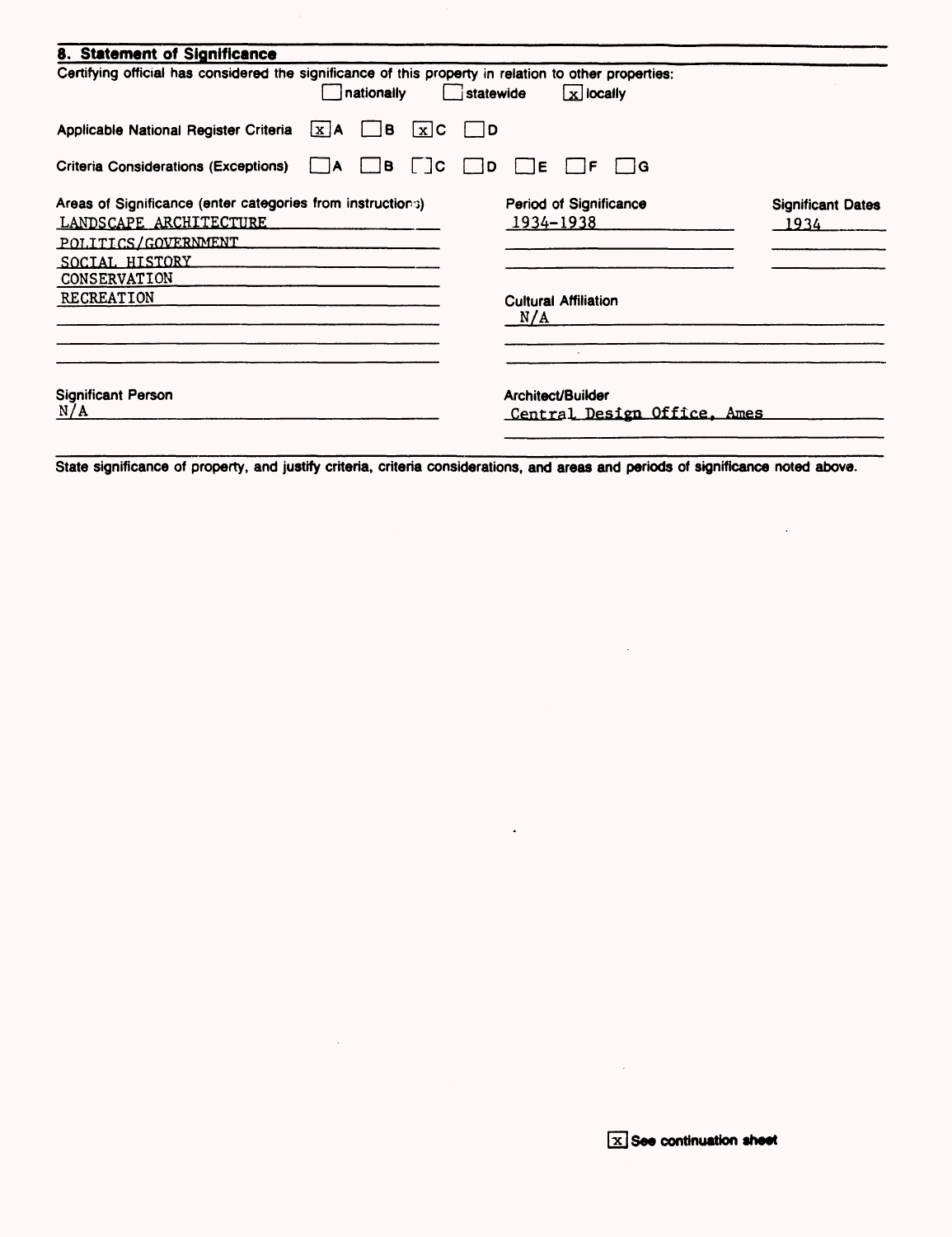|                                                                                           | JΞ                                                                           |
|-------------------------------------------------------------------------------------------|------------------------------------------------------------------------------|
|                                                                                           |                                                                              |
|                                                                                           | $x$ See continuation sheet                                                   |
| Previous documentation on file (NPS):                                                     |                                                                              |
| preliminary determination of individual listing (36 CFR 67)                               | Primary location of additional data:                                         |
| has been requested                                                                        | $\boxed{\mathbf{x}}$ State historic preservation office                      |
| previously listed in the National Register                                                | x Other State agency                                                         |
| previously determined eligible by the National Register                                   | Federal agency                                                               |
| designated a National Historic Landmark                                                   | Local government                                                             |
| recorded by Historic American Buildings                                                   | <b>University</b>                                                            |
| Survey #                                                                                  | Other                                                                        |
| recorded by Historic American Engineering                                                 | Specify repository:                                                          |
| Record #                                                                                  | Department of natural Resources                                              |
|                                                                                           | State Historical Society of Iowa                                             |
| 10. Geographical Data                                                                     |                                                                              |
| 79.89 acres<br>Acreage of property _                                                      |                                                                              |
|                                                                                           |                                                                              |
| <b>UTM References</b><br>Northing<br>Easting<br>Zone<br>C                                 | в<br>Zone<br>Easting<br>Northing<br>D<br>$\mathbf{x}$ See continuation sheet |
| <b>Verbal Boundary Description</b>                                                        |                                                                              |
|                                                                                           |                                                                              |
|                                                                                           | $x$ See continuation sheet                                                   |
| <b>Boundary Justification</b>                                                             |                                                                              |
|                                                                                           |                                                                              |
|                                                                                           |                                                                              |
|                                                                                           |                                                                              |
|                                                                                           |                                                                              |
|                                                                                           |                                                                              |
|                                                                                           | $x$ See continuation sheet                                                   |
|                                                                                           |                                                                              |
| 11. Form Prepared By                                                                      |                                                                              |
| $T_{\alpha}$ , $M_{\alpha}V_{\alpha}$ , $T_{\alpha}$<br>$C1$ turnal Bogovernor Concultant |                                                                              |

| namentile Joyce McKay, Cultural Resources Consultant |                                                 |
|------------------------------------------------------|-------------------------------------------------|
| organization private consultant                      | date <u>August 17, 1989</u>                     |
| street & number P.O. Box 258                         | telephone 608-424-6315                          |
| city or town Belleville                              | $\frac{1}{2}$ zip code 53508<br>state Wisconsin |
|                                                      |                                                 |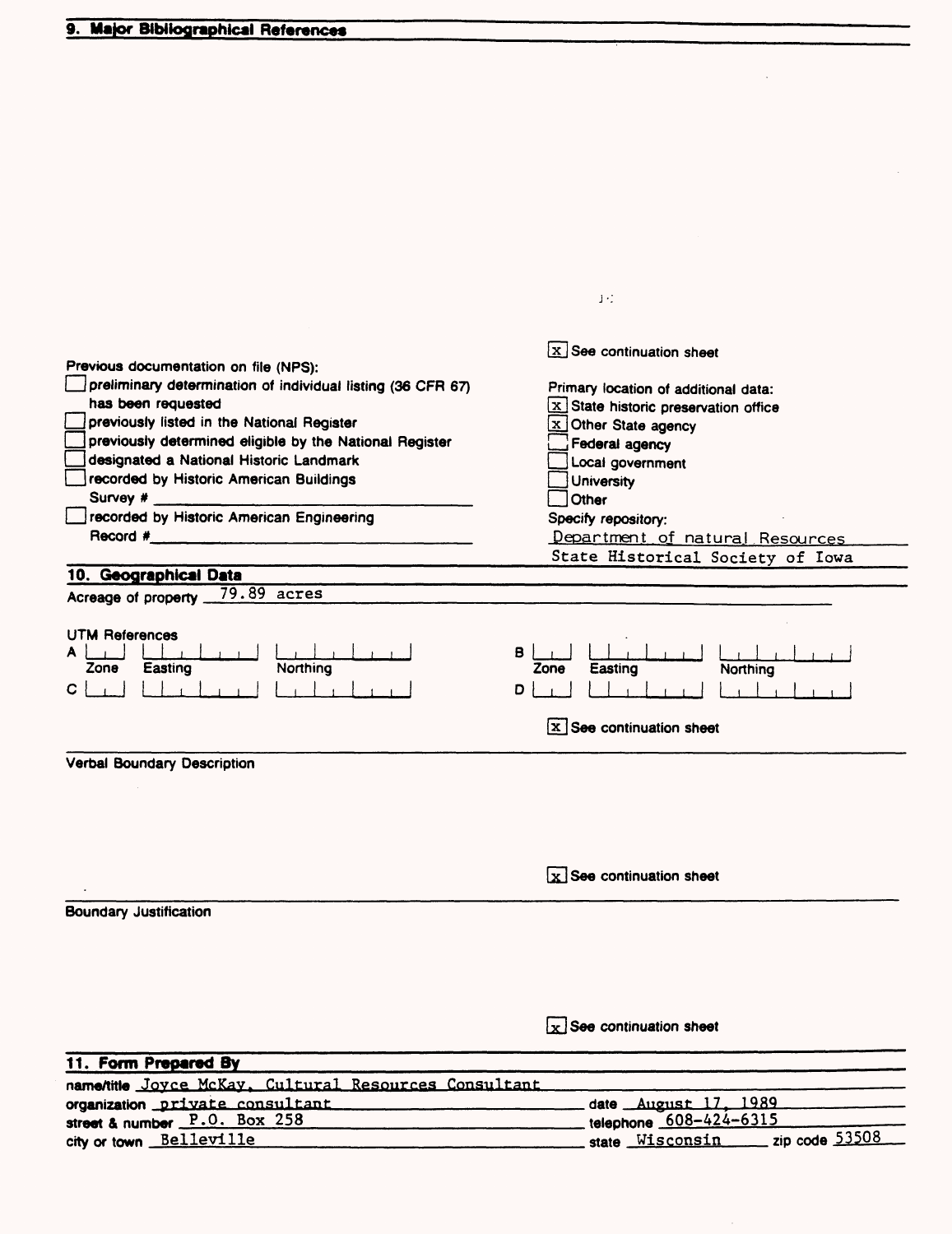## **National Register of Historic Places Continuation Sheet**

Section number  $\frac{7}{2}$  Page  $\frac{1}{2}$ 1

CFN-259-1116

#### Table 1 Contributing/Noncontributing Properties at Seeds Lake State Park Contributing/ No. (1) Common Name Property Subtype Noncontributing Category 1 bathhouse bathhouses & depen- contributing 1 building dencies 2 sidewalk other minor struc- contributing 1 structure tures addition to post-CCC resource noncontributing 1 structure sidewalk chain link post-CCC resource noncontributing 1 structure fence bathhouses & depen- contributing 1 structure beach dencies 20 footbridge vehicle, bridle, & noncontributing 1 structure foot bridges 19 trail steps & trail contributing 1 structure causeway dams and lakes contributing  $\overline{a}$ lake 1 structure dams and lakes 15 dam contributing 1 structure dams and lakes contributing 16 spillway 1 structure 17 steps trail steps & contributing 1 structure trails 8-12 dams and lakes contributing fish rearing 5 structures ponds water line to 13 dams and lakes contributing 1 structure ponds drain line dam and lakes contributing 1 structure 14 from ponds contributing 1 structure paved road minor park struc-— . tures 2 docks post-CCC resource noncontributing 2 structures 21 resources Total:

(1) All numbers are preceded by the prefix BEE.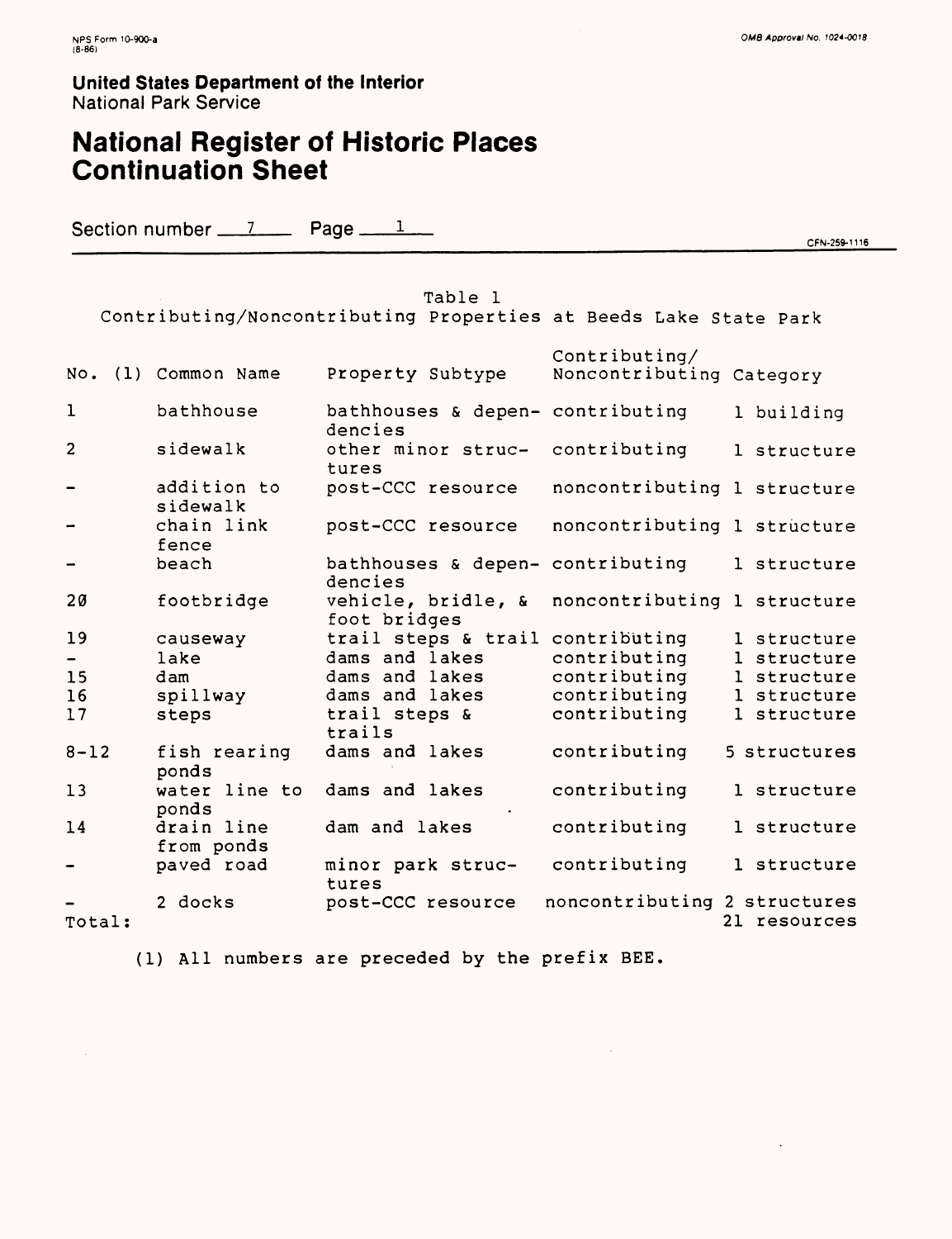## **National Register of Historic Places Continuation Sheet**

Section number  $\frac{7}{2}$  Page  $\frac{2}{2}$ 

#### 7. Statement of Description:

Seeds Lake State Park lies five miles northwest of Hampton, Warren County, Iowa in a flat valley cut by the Springbrook Creek. A relatively deep, narrow gorge was dammed on the east end to form the lake. A 110 acre lake occupies much of the park. A majority of the park development lies south of the lake. Cultural resources within the district lie concentrated in two locations at the southwest and southeast edge of the lake part of which itself is counted as a resource. The bathhouse (BEE1) and causeway (BEE18) pivotal building and structure concentration and include the beach and a concrete side walk (BEE2) as associated contributing structures. A considerably modified CCC footbridge (BEE20), chain link fence, and recent addition to the side walk compose noncontributing structures in this area. At the southeast end, the dam (BEE15) and spillway (BEE16) and five fish rearing ponds (BEE8-12) form pivotal structures while the stone steps (BEE17) and two lines associated with the ponds (BEE13-14) are viewed as an associated resources. A road paved after the CCC era divides the fish rearing ponds from the dam area. Two post-CCC boat docks extend into the lake along its south edge and therefore counts as a noncontributing structure. The district encompasses<br>one building, sixteen contributing structures, and four one building, sixteen contributing structures, and four noncontributing structures or a total of 21 resources. Thus, the lake and features associated with the lake define the boundary of the district.

The building and structures follow the guidelines of the mature rustic landscape architecture style as it developed during the CCC period in general shaping, floor plan, materials, decorative elements, functions, property subtypes, and setting. CCC Company 2717 constructed the properties between 1934 and 1938 (Alleger and Alleger ca. 1935: 67-69; Hampton CHRONICLE 1984 [8/2]; Iowa<br>Department of Agriculture 1935-36 [1935: 206]). The resources Department of Agriculture 1935-36 [1935: 206]). belong to the property type CCC Properties in Iowa Parks which is described in section F.

The bathhouse (BEE1) (Bathhouse, IIE) sits near the edge of the beach along the lake and is surrounded by lawns with scattered trees on its other sides. The low, massive building contains a central, hexagonal concession with a connecting kitchen and a separate enclosed shelter in two 31.2 feet by 18 feet rooms to the east and two adjoining changing rooms which are together 51.7 feet by 28.9 feet set at a diagonal to the southwest. Split limestone boulders of multiple colors are randomly placed within the wall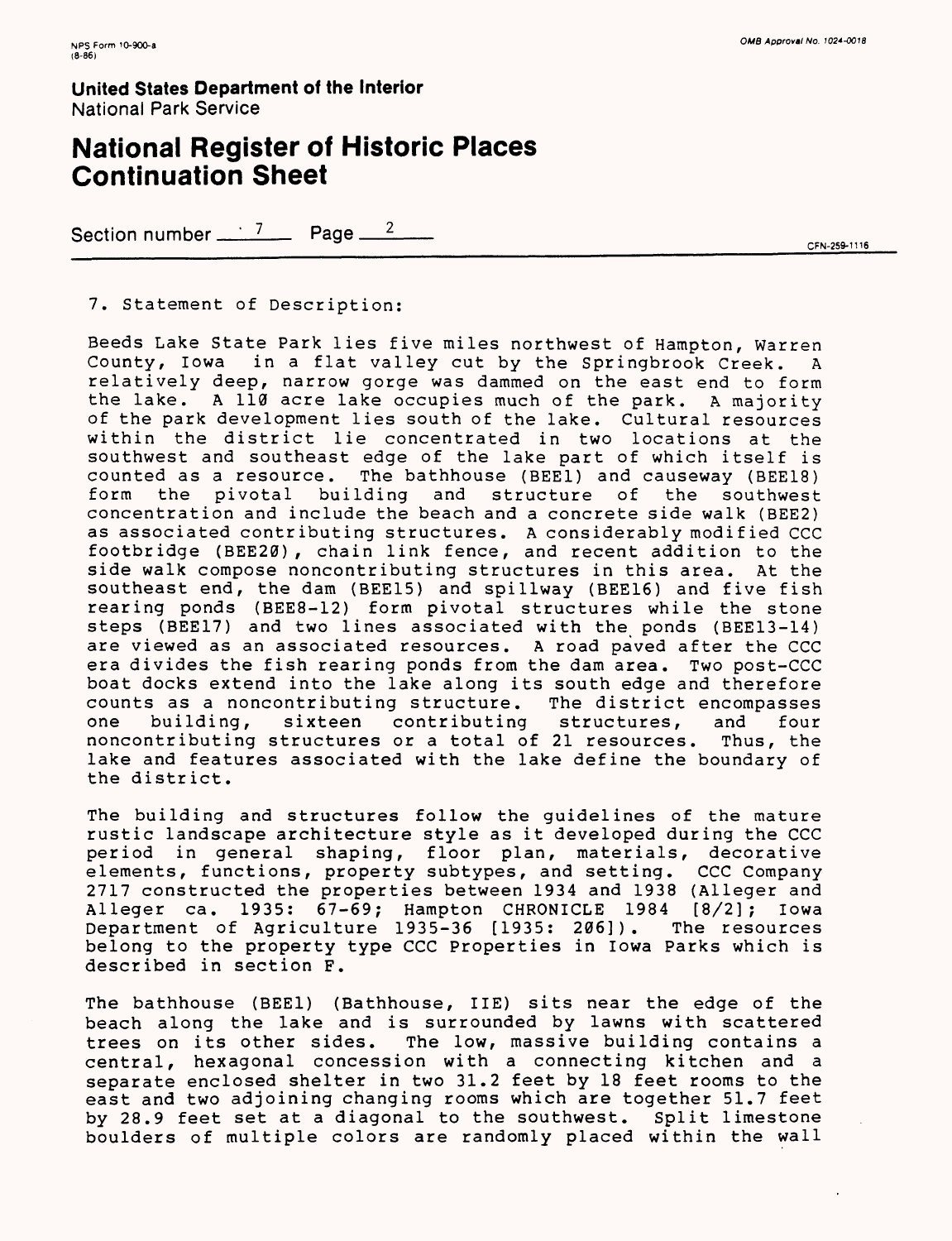## **National Register of Historic Places Continuation Sheet**

Section number  $\frac{7}{2}$  Page  $\frac{3}{2}$ 

CFN-259-1116

which rests on a poured concrete footing. The hexagonal and gable roofs of the concession and public shelter are covered with asphalt shingle while the changing rooms are open. The public shelter is lighted with four hopper windows while the concession is vented with louvered windows under the roof. Broad openings in the public shelter area are covered with horizontal boards. Paralleling the simplicity of the style, exposed purlins and a segmental lintel with keystone form the only elaborations. Upon the interior, stone walls and timber rafters remain exposed. Constructed by the CCC, an associated flagstone walk (BEE2) leads from the bathhouse to the beach. CCC Company 2717 also built the beach with a rock and gravel base and a layer of sand.

A 1950 foot long causeway (BEE19) and footbridge (BEE20) connecting it to the south shore lie to the northwest of the bathhouse. Two linear, random rubble limestone walls hold an 85 foot steel I beam support the superstructure of wood planking and a chain link fence. The handrail is of recent 2X4 construction. A set of stairs of the same construction as the base lie at the north end. The dam associated with an 1857 sawmill composes the base of the causeway. The CCC added considerable earth and stone fill to support a foot trail which runs from south to the north shore between the original mill pond on the west and the lake built by the CCC on the east.

The 1525 foot long stone and earthen dam (BEE15) with 175 foot wide by 34 foot high spillway (BEE16) at the east end of the lake<br>compose one of the major man-made features of the park. At the compose one of the major man-made features of the park. south end of the dam, the spillway is built of two reinforced concrete end walls covered with a limestone facing so that it will blend into the limestone of the small gorge which it spans. These walls are stepped-up toward the lake and are capped with concrete. The structure is tied into the limestone bedrock (Mason City<br>GAZETTE 1936 [12/15]; U.S. NPS, Project Supervisor 1933-47 GAZETTE 1936 [12/15]; U.S. NPS, Project Supervisor 1933-47 [10/1/35, box 85]). Stone riprap protects the walls of the dam. The CCC cleared the bed of the 65 to 70 acre lake which the dam creates. Also a contributing resource, this small lake lies west of the dam and east of the causeway (BEE19) . The original mill pond occupies the area west of the causeway. The lake east of the causeway contains a shallow inlet along its south shore which was intended for the docking of boats. CCC Company 2717 also constructed a set of 18.3 foot long by 3 to 3.5 foot wide stone steps (BEE17) along the south wall of the shallow gorge east of the dam. Lacking side walls, the thirteen steps are composed of a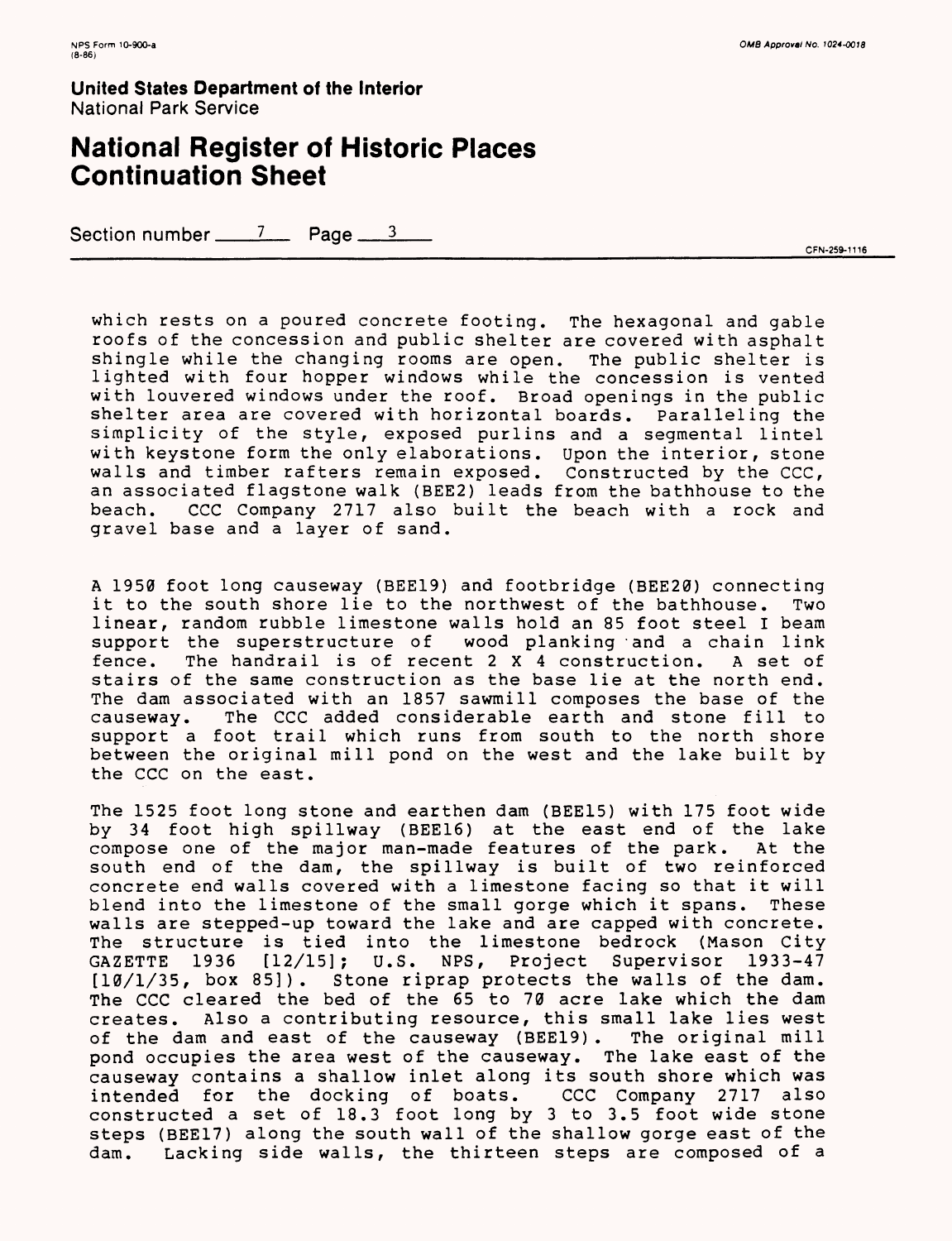## **National Register of Historic Places Continuation Sheet**

Section number  $\frac{7}{2}$  Page  $\frac{4}{4}$ 

\_\_\_\_\_\_\_\_\_\_\_\_\_\_\_\_\_\_\_\_\_\_\_\_\_\_\_\_\_\_\_\_\_\_\_\_\_\_\_\_\_\_\_\_\_\_\_\_\_\_\_\_\_\_\_\_\_\_\_\_\_\_\_\_\_\_\_\_\_\_\_\_\_\_\_\_\_\_\_\_\_\_\_\_\_\_\_\_\_\_\_\_\_\_\_ CFN-259-m6

single layer of dry laid, random rubble limestone. Their irregularity was intended to allow blending into the surrounding rock of the gorge. The landscape along the immediate shore of the lake remains grass covered along the south except for the beach and is wooded along the north shore.

East of the dam on a protruding, rectangular parcel purchased for the purpose by the Iowa State Conservation Commission lie five fish rearing ponds (BEE8-BEE12) . This property is generally covered with grasses. The ponds cover an area of 225 by 375 feet. Their shape is generally rectangular with rounded corners. While they possess an earth base which require turning with a disc before use (Ripperger 1989) , their drains are concrete. Six hundred feet of 6 inch cast iron piping provides the water line to the pond (BEE13) , and 600 foot of 8 inch clay tile drains the ponds (BEE14) . The ponds fill through gravity flow from the lake.

Mainly intrusions in part perhaps caused by the original construction techniques and modifications demanded for modern use of the park or by federal guidelines for safety have caused alteration or added intrusions within the district. The building and structures have suffered some deterioration in the stone work. At the southwest end of the lake, an asphalt roof replaces the wood shingle roof of the bathhouse (BEE1) . Boarding temporarily closes large entrances to the public shelter of the bathhouse. In association with the landscaping adjacent to the bathhouse, the sidewalk along the north side of the building has received a concrete addition, and a chain link fence separates the bathhouse from the adjacent picnic area on the west side. Because of the replaced wooden members and the addition of the chain link fence to the footbridge (BEE20), this structure although erected by the CCC is not viewed as a contributing resource in the district. The causeway (BEE19) has been an unstable structure since its construction because of the erosion of its earth base by the wave action of the lake on either side. Routine maintenance requires that areas must be occasionally refilled with gravel and earth and covered with stone riprapping.

At the southeast end of the lake, federal guidelines required the raising of the earth dam with added earth in 1982 to prevent flooding. The addition retained the original shape of the dam. These same guidelines also required that the spillway be raised 6 feet at its top forming the last step. The limestone used in the addition came from the nearby quarry used by the CCC (Ripperger 1989) . The stonework closely matches the original CCC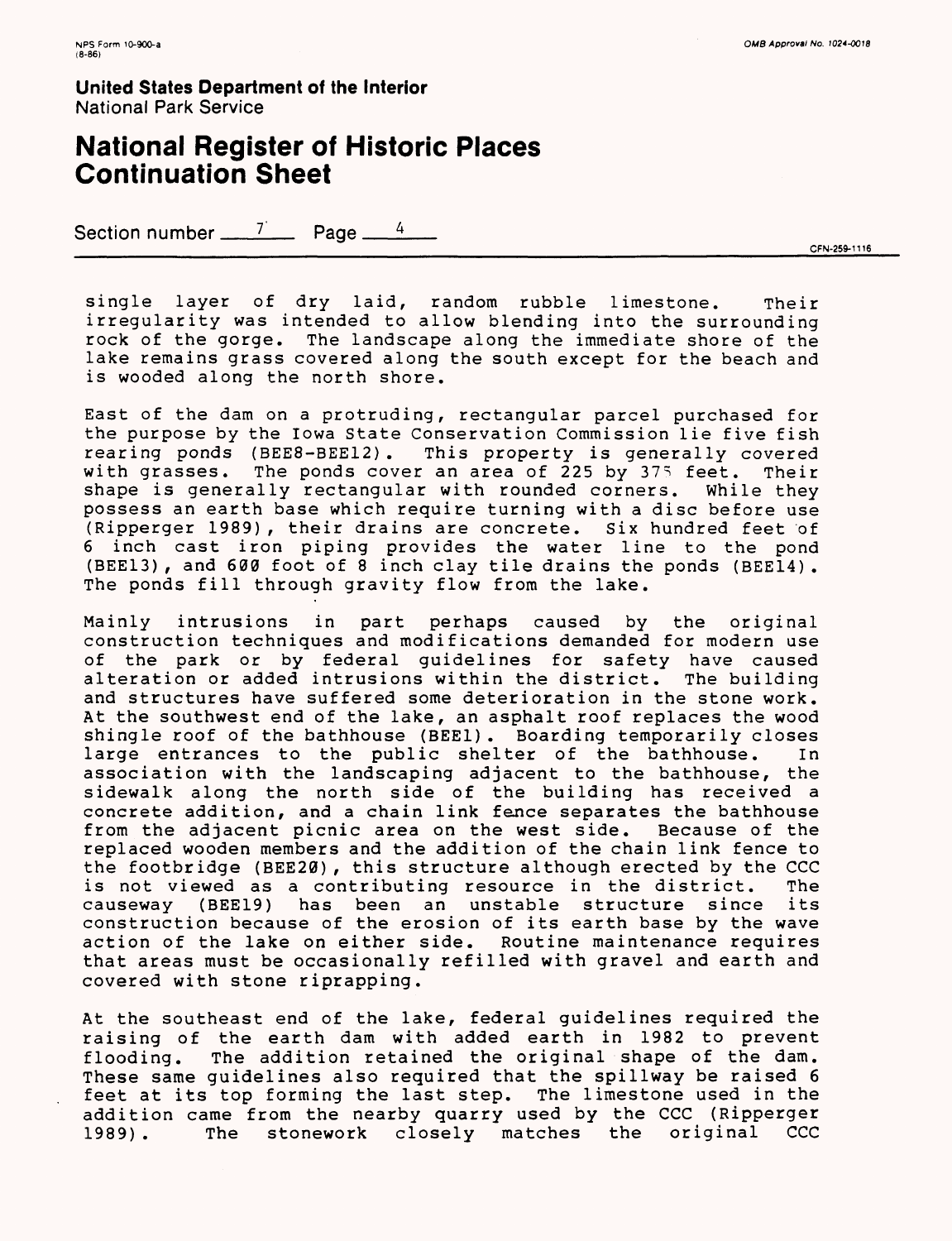## **National Register of Historic Places Continuation Sheet**

Section number  $\frac{7}{2}$  Page  $\frac{5}{2}$ 

CFN-259-1116

construction. Two to four of the five fish rearing ponds remain in operation to fulfill the park's needs each year. Routine maintenance requires discing of the ponds to remove grasses. Like the causeway, the ponds are by their very nature an unstable resource. Although the road running between the ponds and dam is paved, it continues to follow the same path and is therefore recognized as a contributing structure. Additionally, two post-CCC wood boat docks intrude into the water's edge along the south edge of the lake.

While deterioration has occurred in the building and many of the structures, CCC resources must be viewed as semi-permanent park resources built by essentially unskilled labor under the supervision of train architects, landscape architects, and craftsmen, principally locally experienced men. Extreme examples, the causeway and fish rearing ponds are because of their earth construction and placement adjacent to water unstable resources requiring continued maintenance. The building and structures were also erected to serve a public with needs differing from current<br>park patrons. Modifications derive from these two sources. Modifications derive from these two sources. Sensitive to the emphasis upon landscaping by rustic architecture, property counts recognize the importance of the associated landscapes excluding post-CCC intrusions. Because of this emphasis, considerable importance is placed on the integrity of setting, location, feeling, and association of properties. Because of the fragility of the resources, maintenance of the overall design, reasonable integrity of materials, and tolerance of changes effected by deterioration and modern use remain a requirement. Finally, integrity of workmanship shown in the district retains the important association with the CCC participants.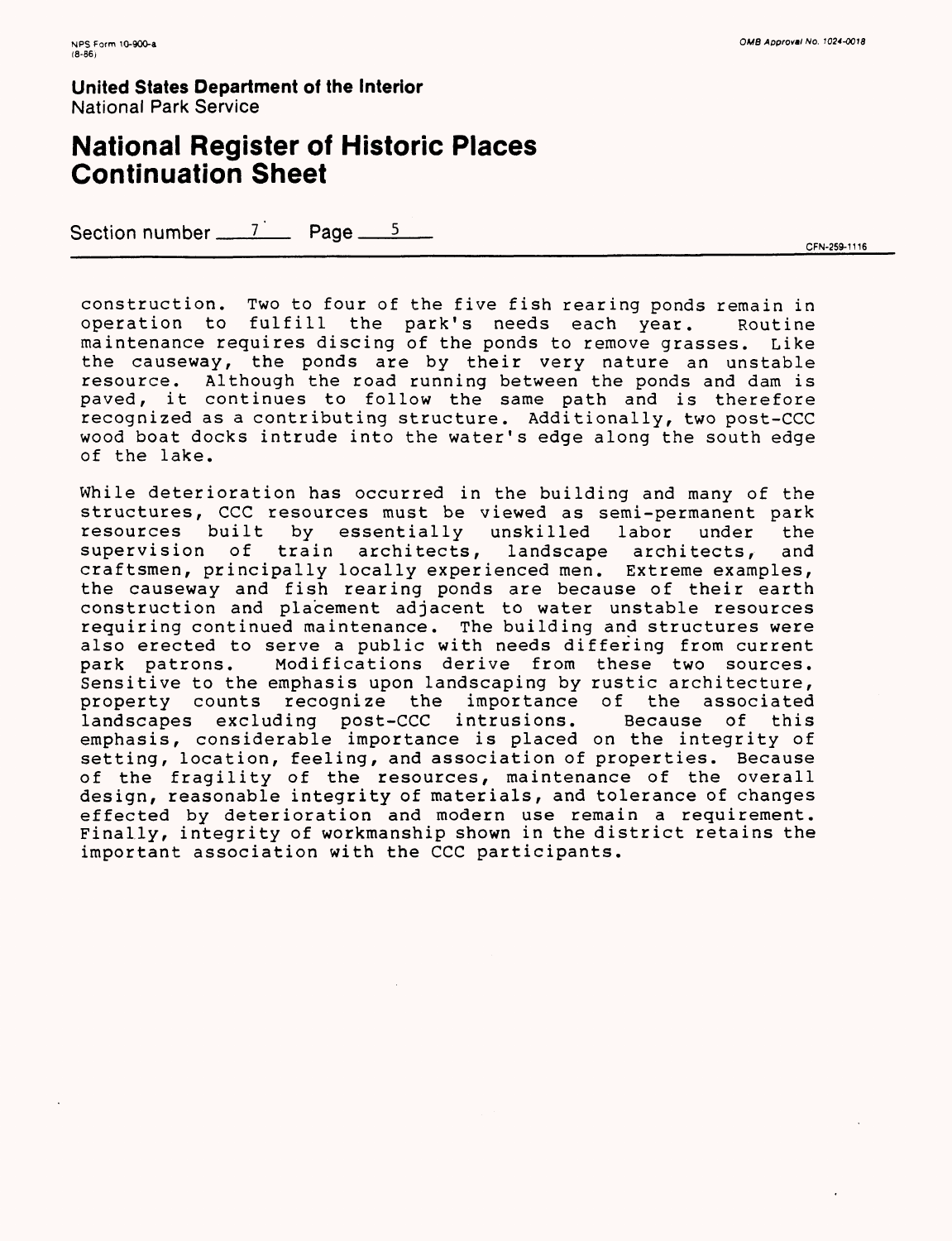## **National Register of Historic Places Continuation Sheet**

Section number  $\frac{8}{2}$  Page  $\frac{1}{2}$ 

CFN-259-1116

#### 8. Statement of Significance

The CCC resources within the Seeds Lake State Park District gain historical significance under criterion A in association with the context Civilian Conservation Corps Properties in Iowa State Parks: 1933-1942 and the property type CCC Properties in Iowa Parks. The district represents the theme through the areas of CONSERVATION, RECREATION, SOCIAL HISTORY, and POLITICS/GOVERNMENT. The CCC was a national level government program carried out through the state within its parks. It sought to provide recreational opportunities for local communities and conserve the parks' landscapes by utilizing unemployed youths in make-work projects, a move toward social welfare at the national level. Additionally, the resources in the Beeds Lake State Park District acquire significance under criterion C in the area of ARCHITECTURE as an example of rustic architecture. The buildings and structures reflect the effort of this landscape movement to blend park amenities with the natural landscape in their material, design, workmanship, and immediate setting and reflect common types developed by the National Park<br>Service for park construction. Thus, the conservation and Thus, the conservation and naturalistic perspective of the CCC relates well to the architecture which it erected in parks such as Beeds Lake. Because the park amenities within this district were constructed for the enjoyment of local communities and do not contain single examples of exceptionally well preserved, scarce cultural resources or outstanding examples of Iowa state park rustic architecture, the resources of the district gain significance at the local level. The period of significance extends from the commencement of CCC work in the park on July 20, 1934 to its close on October 20, 1938<br>(Alleger and Alleger ca. 1935: 67-69; Iowa Department of and Alleger ca. 1935: 67-69; Agriculture 1935-36 [1935: 206]; Hampton CHRONICLE 1984 [8/2]).

#### Background

The community of Hampton acquired and presented to the State of Iowa much of the land for the creation of Beeds Lake State Park in 1934. A dam and sawmill had been constructed in 1857, and a flour mill erected in 1859 along the causeway (BEE19) . William Beed purchased the property in 1864 and discontinued operation in 1903-1904. After the dike washed-out in 1910-1913, the mill was dismantled in 1916. In 1917, Henry Paullus purchased the land, In 1917, Henry Paullus purchased the land, mill, and drained the 40 acre lake. Pastures and agricultural fields replaced the mill pond. As early as 1926, the Izaak Walton League of Franklin County attempted to raise money to buy the property and create a 120 acre lake. This organization began the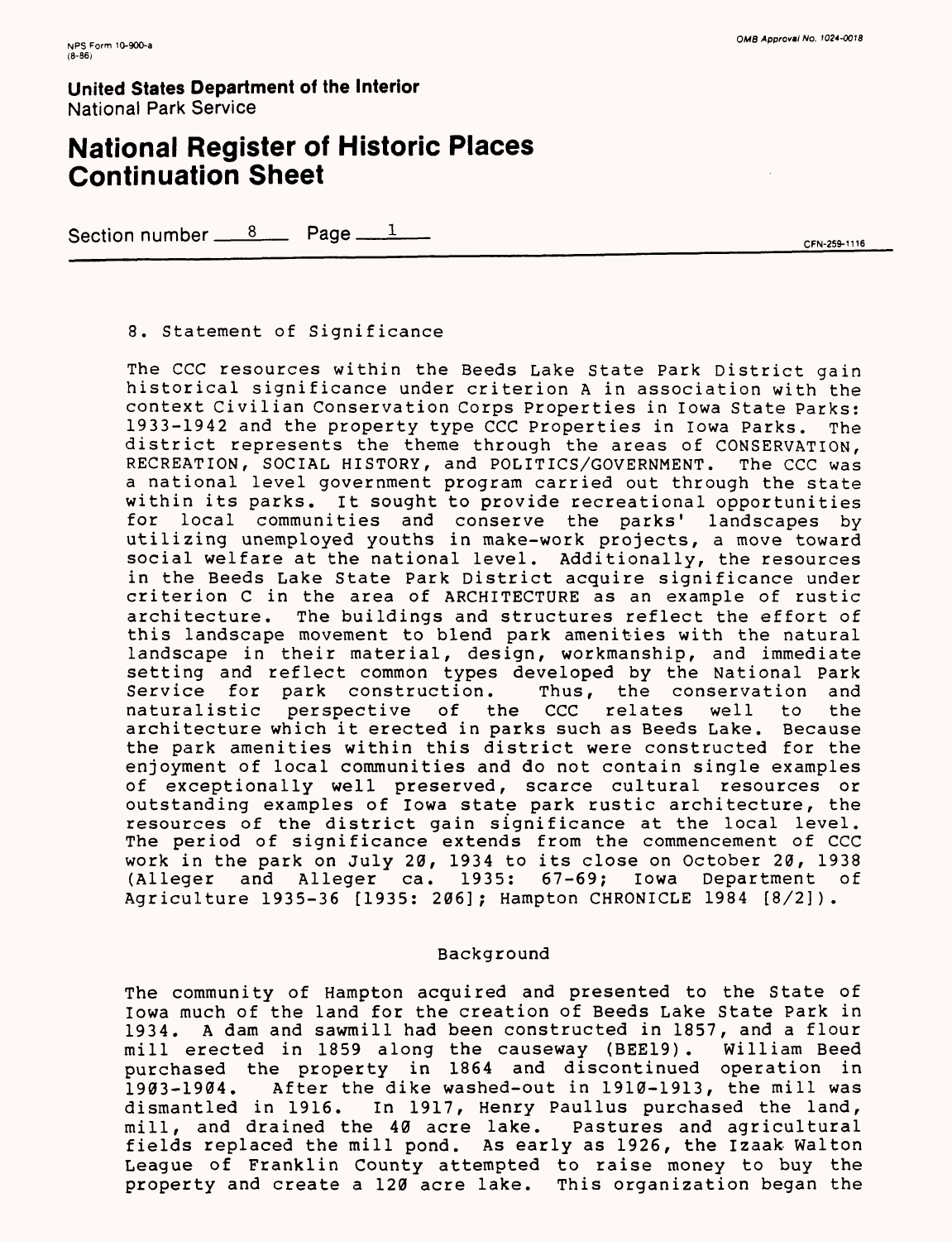## **National Register of Historic Places Continuation Sheet**

Section number  $\frac{8}{2}$  Page  $\frac{2}{2}$ 

project again in 1933 buying options for 254 acres to present to The city with the assistance of other community organizations purchased the land, gave it to the state, and requested the CCC to develop the 258.68 acre park in 1934 (Mason City GAZETTE 1936 [12/15]; Iowa Department of Natural Resource 1917-89; U.S. NPS, Project Supervisor 1933-47 [10/1/35, 12/37, box 85; Iowa State Conservation Commission 1935-42 [1938: 67; 1940: 173-74] ) .

CCC Company 2717 was first organized on July 4, 1934 as DSP4. They established camp at Franklin County Fair Grounds in Hampton on July 29, 1934. Initially a soil erosion camp, the company became National Park Service camp SP22 by May, 1935. When ordered to move to another location on December 15, 1937, the community of Hampton sent letters of protest to the Iowa governor. As a consequence, they remained until October 28, 1938 to complete their projects before moving to Black Hawk State Park near Lake View (Alleger and Alleger Ca. 1935: 67-69; Iowa Department of -Agriculture 1935-37 [1935: 20]; Hampton CHRONICLE 1984 [8/2]; U.S. NPS, Project Supervisor 1933-47 [5/31/35, 10/1/35, box 8]).

As a soil erosion camp, the company began its work and continued through 1938 clearing undergrowth, building erosion control dams along the 32 square miles of drainage area to prevent silting of<br>the future artificial lake, engaging in insect control, the future artificial lake, engaging in insect control, constructing roads and over 3 miles of foot trails with stone steps part of which surrounded the lake, cutting timber, peeling logs, gathering boulders from adjacent lands, and planting many acres of trees and shrubs as landscaping near completed construction projects and in the game refuge along the west edge of the park. With the help of the Federal Emergency Relief Administration, they planted 39 varieties of trees and shrubs including some native elm, hazel brush, sumac, birch, popular, walnut, and many coniferous trees donated by the local Ferris Nursery (Iowa Conservation Commission 1935-42 [1936; 1938: 117]; Alleger and Alleger ca. 1935: 67-69; Mason City GAZETTE 1936 [12/15]; U.S. NPS, Project Supervisor 1933-47 [8/31/34, 12/1/34, 10/1/35, 3/31/36, box 85).

The construction of the dam and spillway (BEE15-16) became the major focus of work between August 1, 1934 and September 29, 1936. Until 1937, the project represented one of the largest construction jobs by the Iowa CC in its state parks. The 170 foot long by 34 foot wide by 56 foot high spillway consumed 5000 cu. yds. of concrete in addition to the 1000 cu. yds. of limestone facing to create a mile long by one quarter miles wide lake at its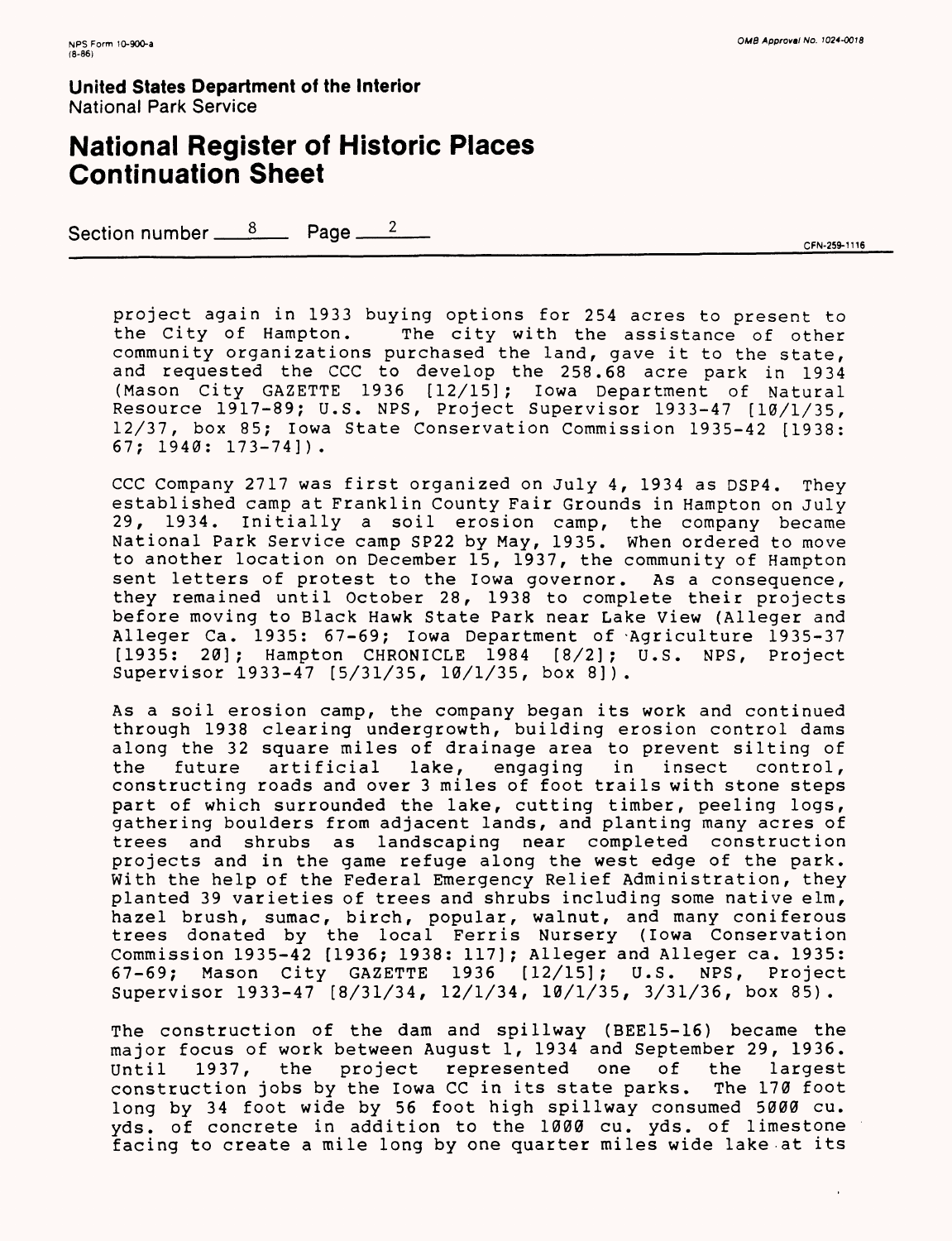## **National Register of Historic Places Continuation Sheet**

Section number  $\frac{8}{2}$  Page  $\frac{3}{2}$ 

CFN-259-1116

greatest extent. The dam consumed 18,000 cu. yds. of earth. The CCC acquired the boulders for the facing of the spillway and bathhouse from adjacent fields and split them by hand.

To the original mill pond of 53 acres, the CCC added a lake of 57 acres which reached a depth of 40 feet at its deepest point. They finished clearing the lake bed by September, 1935, began filling it by August, 1937, and stocked it with fish by October. The CCC restored the drained mill pond and stock it with fish by September, 1934. The State Board of Conservation purchased 15 acres east of the dam to create the five fish rearing ponds (BEE8-14) about October, 1935. However, construction did not begin until after October 16, 1936 and did not reach completion until after April, 1937 (Mason City GAZETTE 1936 (12/15]); Hampton CHRONICLE 1984 [8/2]); U.S. NFS, Project Supervisor 1933-47 [8/8, 31/34, 10/1/35, 9/36, 10/1/36, 4/37, box 85]; Regional Office 1933-37 [8/36, box 31).

At the southwest end of the new lake, the CCC created the causeway (BEE19) on top of the old dike by reinforcing it, adding 715 cu. yds. of earth and field stone fill, and placing riprap along its shores by August, 1934 through May, 1935 (Hampton CHRONICLE 1984 [8/2]; U.S. NFS, Project Supervisor 1933-47 [8/31/34, 3/1935, 5/31/1935, box 85]). The footbridge (BEE20) was begun by March, 1937 (U.S. NFS, Project Supervisor 1933-47 [3/37, box 85]). Placed at the south end of the causeway, the dressing rooms and concession of the bathhouse (BEE1) was begun during the sixth period from September, 1935 to May, 1936. An addition to the plan, the public shelter with storage for the concessionaire, was begun in February, 1937. These two projects were almost complete by the end of December, 1937 and were open for use by the 1938 season. Composed of 1300 cu. yds. of gravel and 400 cu. yds. of stone fill and covered with sand, the beach adjacent to the bathhouse reached completion by October, 1936. The flagstone walk to the beach was likely completed during the same period as the beach (U.S. NPS, Project Supervisor 1933-47 [5/36, 10/36, 2/37, 12/37, box 85]; Iowa DNR 1917-89).

Beeds Lake State Park first opened officially for public use on June 5, 1938 but acquired 24,000 visitors as early as the 1936-1937 season. In 1937-1938, it rose only to 25,000 but in 1938-1939 reached 49,500 and in 1939-1940 rose to 67,000 (Hampton CHRONICLE 1984 [8/2]; Iowa State Conservation Commission 1935-42 [1936; 1938; 1940]). The Iowa master plan for park development (Crane 1933) suggested the creation of specific types of parks to serve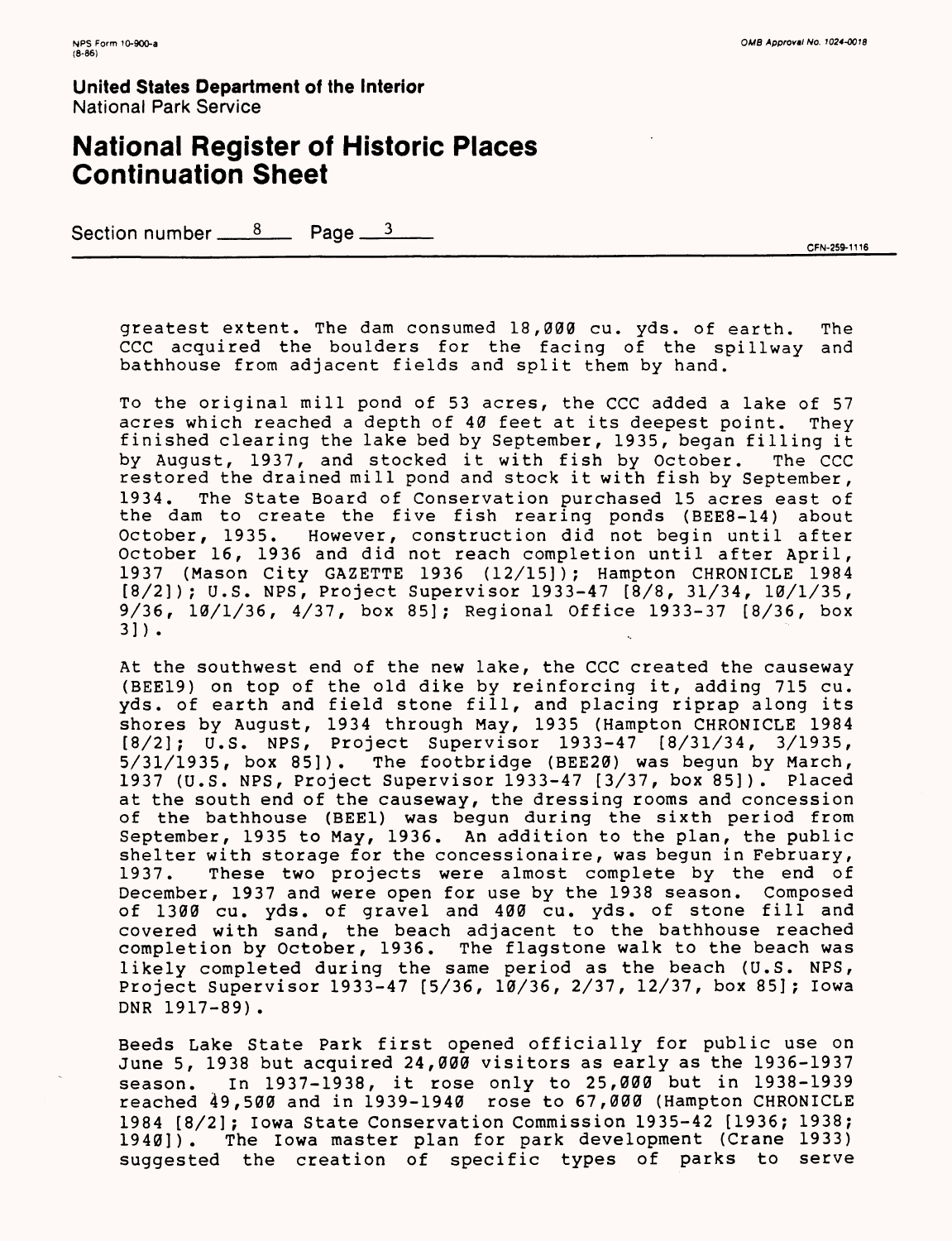## **National Register of Historic Places Continuation Sheet**

Section number  $\frac{8}{2}$  Page  $\frac{4}{2}$ 

CFN-259-1116

particular purposes. The Iowa State Conservation Commission reclassified these parks several times so that by 1942 Beeds Lake State Park was to serve as a recreation reserve (Iowa State Conservation Commission 1935-42 [1942: 127-28]). The project supervisor observed that the problem of park development was not so much protecting the landscape values but to "...build and restore natural features and beauty destroyed during the last 75 years of settlement and agricultural development of this country" (U.S. NPS, Project Supervisor 1933-47 [10/1/35, box 85]). Park development was to provide such recreation as bathing, boating, fishing, and picnicking before the end of the 1930s. The swimming beach opened in the summer of 1938, and fishing began in 1940. Concessions from 1938 to 1942 included boating, bathing, refreshments, and miscellaneous supplies (Mason City GAZETTE 1936 [12/15] ; Iowa State Conservation Commission 1935-42 [1938: 135; 1940: 190-91; 1942: 104]; Hampton CHRONICLE 1984 [8/2]). Thus, Beeds Lake State Park received heavy public use even during the CCC period.

#### Historical Significance

Iowa state parks preserve in a very tangible way evidence of the CCC program. The four areas of significance which relate to the district through criterion A, GOVERNMENT/POLITICS, SOCIAL HISTORY, CONSERVATION, and RECREATION, are tightly intertwined. Thus, the legislation of the New Deal at the national level directed the improvement of state parks to provide welfare in the form of work for the unemployed building facilities. They offered local recreational opportunities for the idle to ensure a smoother recovery from depression.

#### GOVERNMENT/POLITICS

The national government reached a sufficient level of maturity to create and operate a public works program by the depression era. Although conceived during the Progressive Era, the bureaucratic government came of age to oversee such programs with professionally led government agencies only in the 1930s. Through a bureaucratic government, the nation influenced such areas as social welfare, conservation, and recreation, in, for example, CCC programs. And, through such programs it heavily influenced the orientation of state and local government in these areas. Where before welfare, conservation, and recreation had been the concern of the individual family or at most the community, they were now influenced by the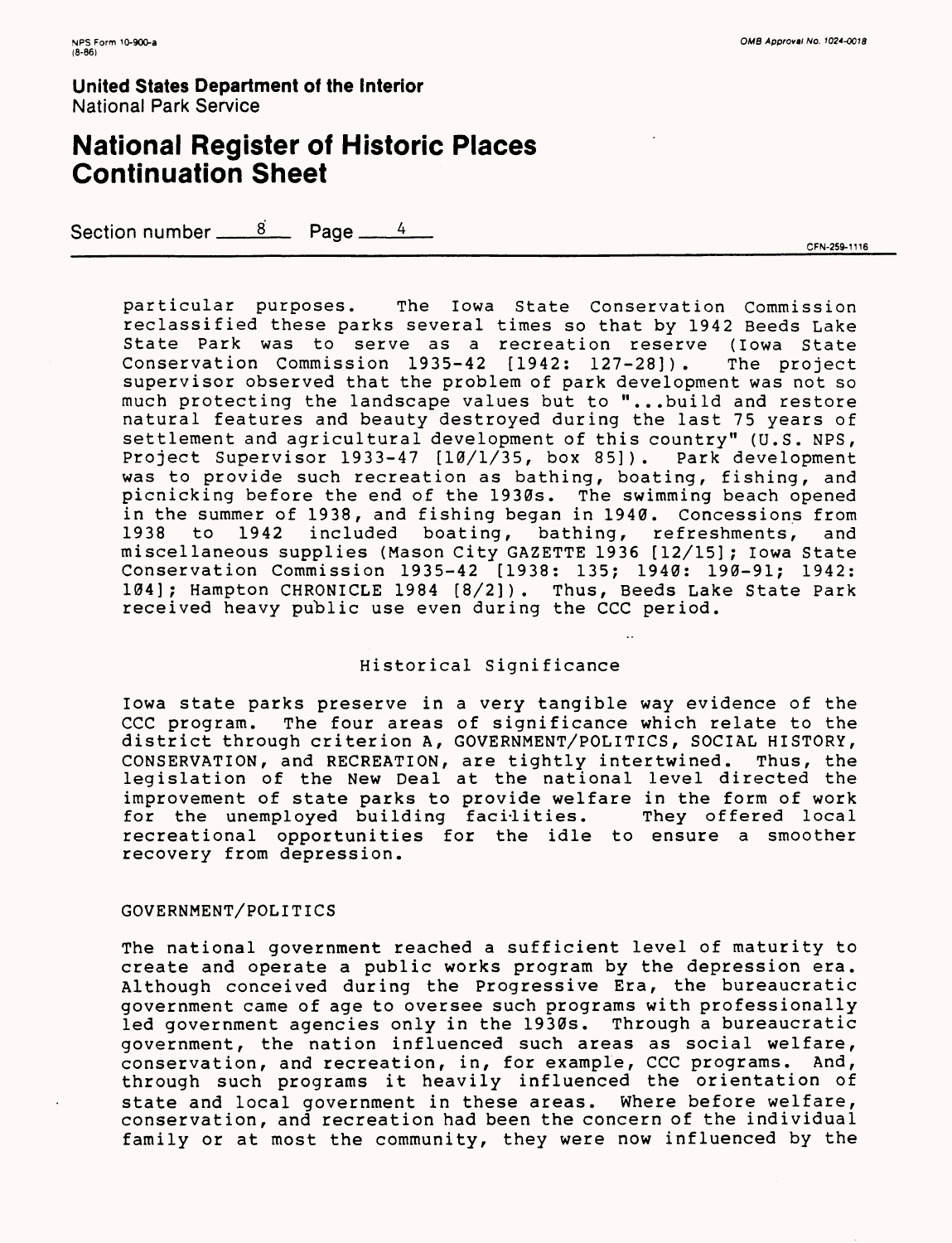## **National Register of Historic Places Continuation Sheet**

Section number  $\frac{8}{2}$  Page  $\frac{5}{2}$ 

CFN-259-1116

federal government (Berthoff 1971: 330-38, 342, 357, 359-61; Hays 1957: 48, 140-41, 150; Weibe 1967: 111, 131).

To participate in the CCC program, each state was required to submit a park development plan. Iowa was among a small number of states which had developed such a plan and an organization, what became the Iowa State Conservation Commission, by 1933. By 1934, it created a State Planning Board. This planning allowed State Forester G.R. McDonald to present a proposal for sixteen Iowa camps soon after the creation of the CCC. Like the national level organization, the operation of the Iowa CCC relied upon the cooperation of a multitude of state, local, and private agencies (Iowa Department of Agriculture 1935-37 [1935: 6-7, 191; Wirth 1980: 150; Merrill 1981: 128). The State Conservation Commission directed the effort, the Central Design Office created many of the plans, and many other state agencies provided services in the areas of their expertise (U.S. NPS, District Office 1933-35 [12/16/34, box 6]; Iowa State Planning Board 1936-38 [1936: 1 (1): 4]).

The Iowa CCC was underway by April, 1933. Work at Seeds Lake began a little over a year after that in period 3 and extended through period 11 which ended September 31, 1938 (Alleger and Alleger ca. 1935: 14; Hampton CHRONICLE 1984 [8/2]). State park work led by the National Park Service began with two companies and expanded to thirteen by October, 1933, the peak number except in the fifth period (4-9/1935) when it reached fourteen. The number declined to five by the tenth period (10/1937-3/1938) and three by the seventeenth period (4/1941-9/1941) , and ended with two by the eighteenth period (10/1941-3/1942) (U.S. CCC, Office of the Director 1933-41 [1935: appendix D, 1937: appendix C, 1938: appendix D, 1939: appendix H, 1940: appendix D, 1941: appendix D] ) . However, the National Forest Service camps also significantly contributed to the state park cause and are not included in this count. This work advanced park development greatly in Iowa. The State Conservation Commission was able to complete 75% of its 25 year master plan between 1933 and 1937 (Grieshop 1989).

#### SOCIAL HISTORY

The bureaucracy of the national government enabled it to become responsible for the welfare of the nation's individual citizens through state and local governments and local representatives of federal agencies. Again, although such concepts were not wholly new, they had not been activated at the federal level. The context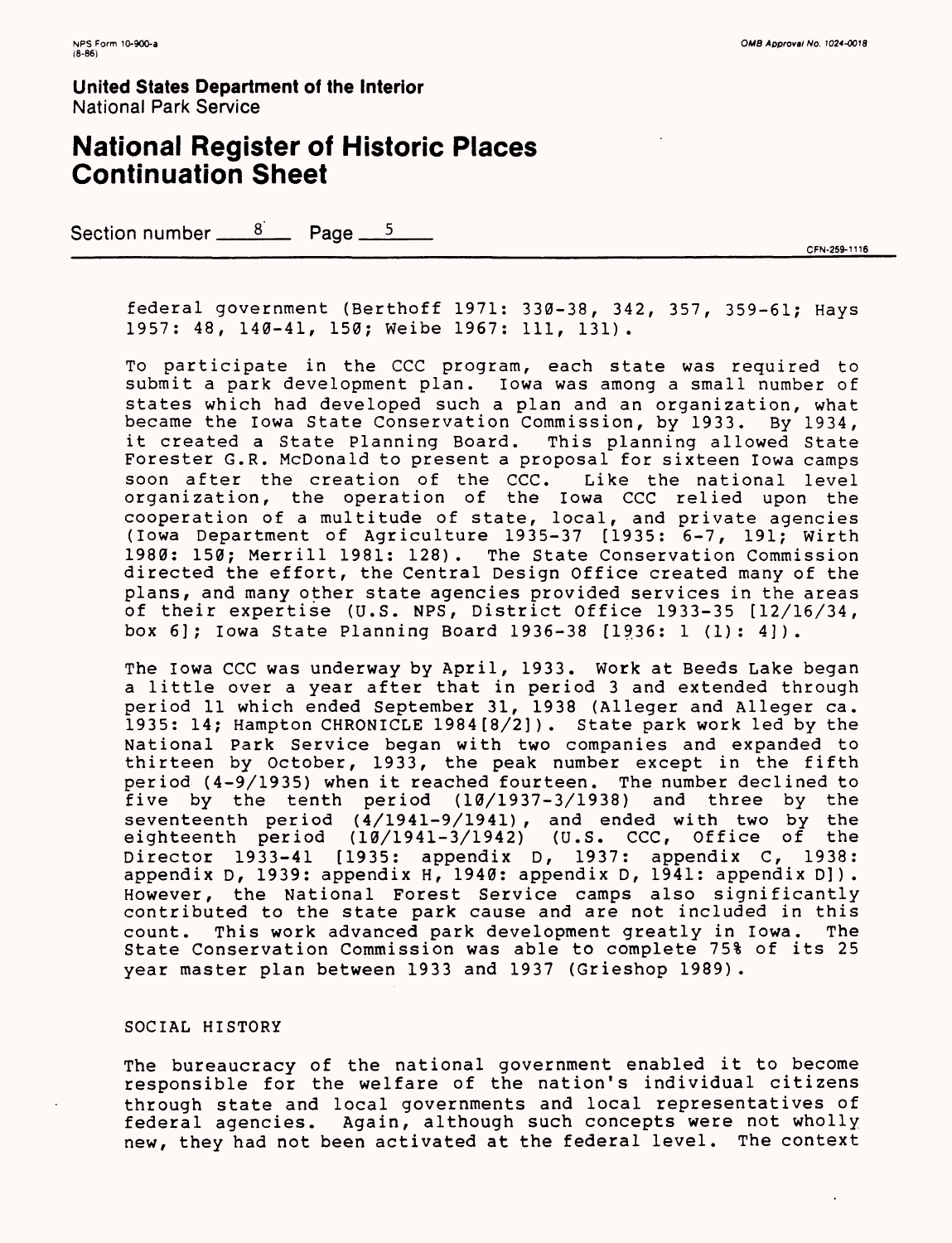## **National Register of Historic Places Continuation Sheet**

Section number  $8 \times 8$  Page  $6 \times 6$ 

CFN-259-1116

of the depression demanded new solutions to the social welfare problem (Howard 1943: 651-52; Johnson 1941: 48; Scheslinger 1940: 1-4; U.S. Federal Emergency Administration of Public Works 1934: 71-72) . The national government created the CCC program to provide temporary relief and secondarily offer training in work skills to destitute young men. It taught them social maturity, new values, and a sense of responsibility, gave them hope for a brighter future, and offered limited education opportunities. And, it purposefully utilized this human resource to conserve the nation's environment (Paige 1985: 126, 132; Holland and Hill 1974 [1944]: 113; wirth 1980: 100) . Between 1933 and 1942, the Iowa program created work for 5% of the male population or 45,846 Iowans. Their<br>accomplishments, the development of state parks, provided accomplishments, the development of state parks, provided recreational opportunities which were utilized soon after construction. It had been one of the goals of park development to create opportunities to engage the idle and boost their sense of optimism and confidence in the future. It also provided economic opportunities for local communities since CCC' camps purchased many supplies locally. And, communities reciprocated by gifts of land and materials for the park projects (Iowa Secretary of State 1939-40: 308-09; Merrill 1981: 128; Wirth 1980: 145; Paige 1985: 127). As noted, Hampton provided land for the park. A private nursery donated coniferous trees for landscaping. The community objected to company 2717's removal in 1937, and in April, 1938, the company opened its camp for community inspection and offered tours of the park (Hampton CHRONICLE 1984 [8/2] ; Iowa State Planning Board 1936-38 [3 (1) : 25] ) .

#### CONSERVATION

The conservation projects reaching the scale of those executed by the CCC were economically if not philosophically inconceivable under normal conditions prior to 1933. These projects not only provided a source of make-work projects but began to refurbish the nation's ailing natural resources and as importantly highlighted their deteriorated condition to the nation. These resources could<br>no longer be taken for granted (U.S. Federal Emergency no longer be taken for granted (U.S. Federal Emergency Administration of Public Works 1934: 67; U.S. Federal Security Agency 1941: 3; Owen 1983: 82, 120). The conservation movement in Iowa had slowly begun as early as 1895 (IOWA CONSERVATIONISTS 1943: 2 (2): 9) and reached a clear expression as lowans gained concern for the erosion of their natural resources in the REPORT ON THE IOWA TWENTY-FIVE YEAR CONSERVATION PLAN (Crane 1933: 2, 13-17). The plan spelled out both the steps necessary to restore the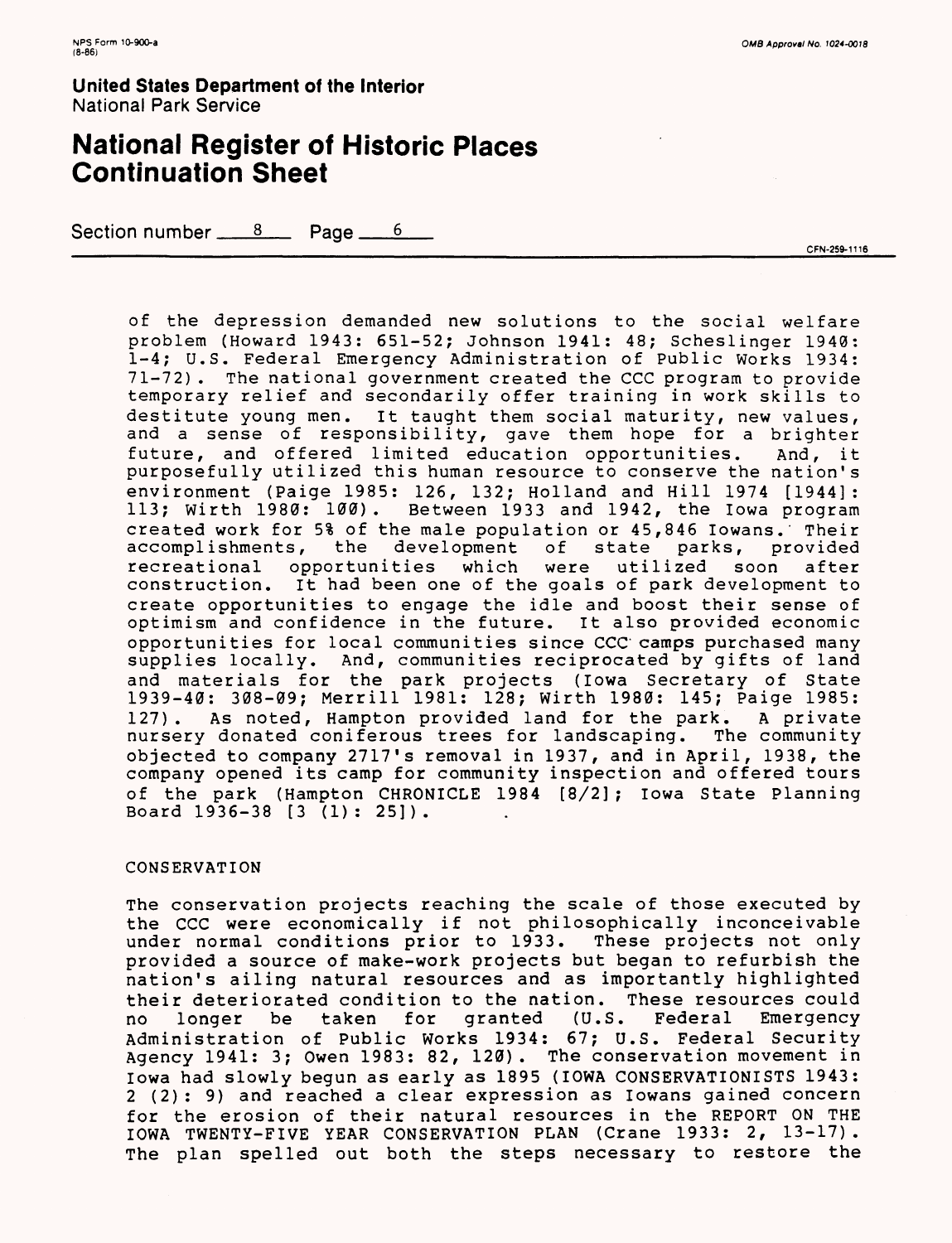## **National Register of Historic Places Continuation Sheet**

Section number  $\frac{8}{2}$  Page  $\frac{7}{2}$ 

CFN-259-1116

state's resources and to create a state-wide park system which ensured the preservation of these resources. The CCC projects in parks included conservation of the parks' natural resources. Park amenities were not to intrude upon them either visually or physically. Almost all if not all park development required landscaping through the planting of trees, shrubs, and grasses around new construction and many times throughout the entire park. Erosion control devices were constructed to rejuvenate park lands already suffering from erosion or to prevent its occurrence after park development (Ahlgren 1988). For example, at Deeds Lake, the CCC planted many trees and shrubs across the park and constructed numerous erosion control devices to prevent silting of the lake. Additionally, a conservation ethic guided the design and placement of park the building and structures at Seeds Lake State Park as noted below.

#### RECREATION

CCC park development erected facilities which did not intrude upon the natural setting and thus ensured a healthful environment for the escape of local communities from the circumstances of depression. Also, in the long run, increasing mechanization created greater leisure time but also increasing stress. To cope, the individual needed to seek relaxation and rejuvenation of mind<br>and spirit in a non-mechanized environment or nature. This and spirit in a non-mechanized environment or nature. increasing mechanization also provided the means to physically reach beyond the built environment through the automobile. Parks provided an opportunity to satisfy the immediate requirement created by the depression. As it lifted, fulfilled the need to end man's isolation from the inspiration of his natural surroundings (Crane 1933: 144; IOWA CONSERVATIONIST 1941-42 [1941: 1(2): 7]; U.S. NPS 1941: v, 9; Owen 1983: 12). This identified public need became substantiated by the rise in Iowa state park visitation between 1928 and 1941-1942 season from 1,542,557 to 3,686,481. Visitation also rose at Beeds Lake as facilities reached completion (Iowa State Conservation Commission 1935-42 [1936; 1938; 1942]; Iowa State Board of Conservation 1931: 30). Thus, the CCC's activity in state parks provided the necessary opportunity for recreation in the form of picnicking, nature study, bathing, and fishing. Conservation and recreation remained intimating tied in the development of Iowa state parks. Park development for such recreation was not to impair the natural surroundings. And, it became the state's responsibility to provide a wholesome environment in which its citizens could spend its leisure time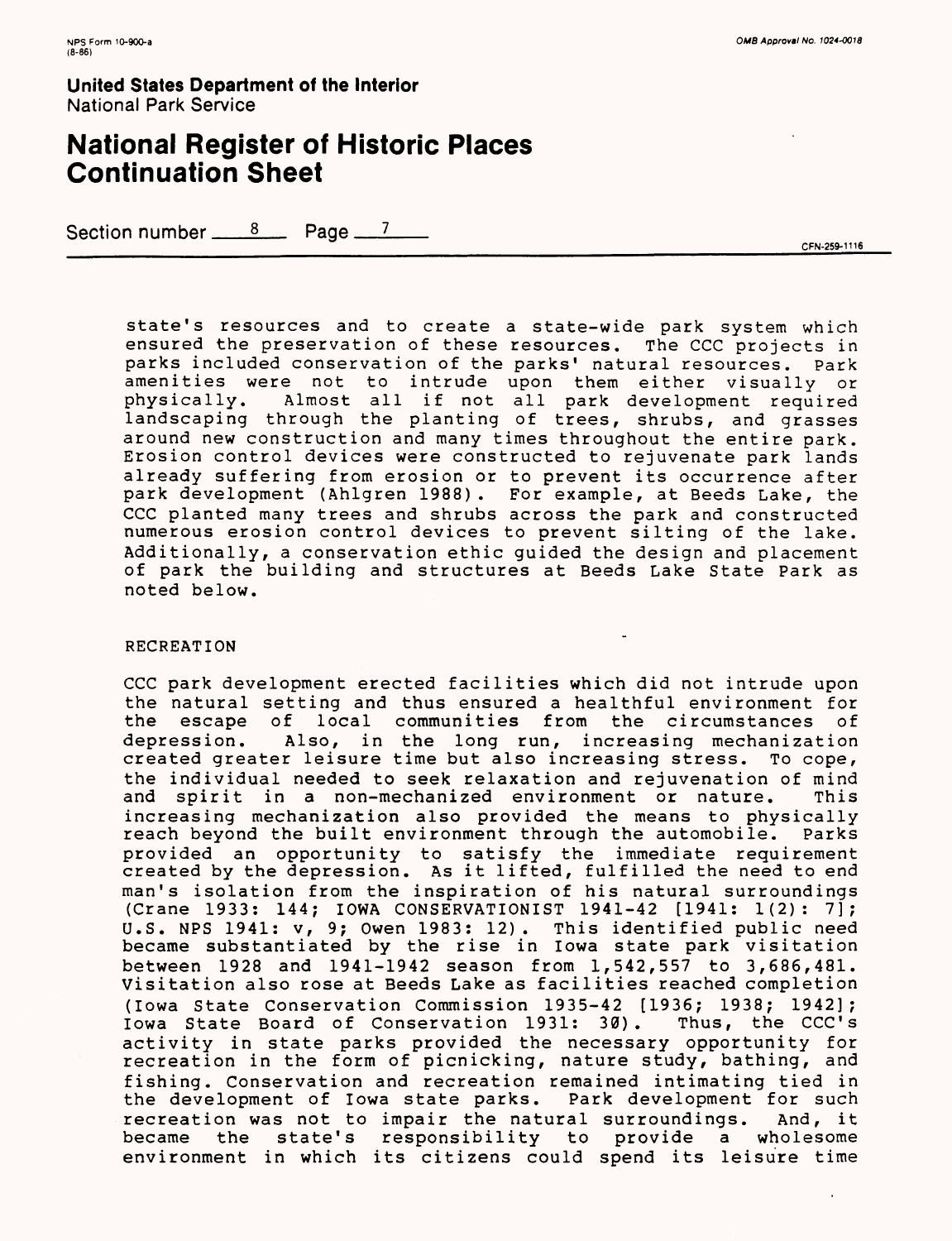## **National Register of Historic Places Continuation Sheet**

Section number  $\frac{8}{2}$  Page  $\frac{8}{2}$ 

CFN-259-1116

(Crane 1933: 11; Iowa State Planning Board 1936-38 [1937: 2(3): 7-8]). This philosophy espoused early in Iowa was echoed in the federal government's study of recreation needs in 1934 and 1941 (U.S. NPS 1941: v) .

#### Architectural Significance

The National Park Service developed the basis for park design utilized in state parks during the depression era, the philosophy of rustic architecture, beginning as early as 1917. This philosophy reached maturity by the 1930s and became obsolete by the early 1940s. With its emphasis upon landscaping and strong With its emphasis upon landscaping and strong recognition of the need to conserve and remain sensitive to the natural environment, this design movement dovetailed with the goals of the Roosevelt era. And, because of its demand for intensive labor guided by a carefully prepared master plan for park development, "A work program intended to remedy unemployment and introduce new manual skills was suited to the construction of the architectural designs prescribed by rustic architecture" (Ahlgren 1987: 29).

Stated principles of rustic architecture emphasized that man-made resources be inconspicuous and blend with their natural environment. Design simplicity and the use of native materials, often from the park, furthered this goal. Because each region possessed a different environment, the design was specific to each region if not the park. Planning in Iowa was to be sensitive to the rolling hills of prairie and woodland often resulting in low, horizontal massing of buildings and buildings and structures of combined log and stone or frame. Park facilities often followed a single historical allusion to the areas's past so that the buildings achieved a unity of design and blended culturally. For this reason, rustic architecture did possess some ties to the romantic movement. In Iowa, the historical theme generally referred to the pioneer past through the use of log or to a general Native American theme. Study of the natural setting prior to development and the extensive use of master plans ensured harmony within the built environment and with their harmony with the natural surroundings. Each resource contributed to the whole. Development occurred in areas of concentrated use such as the picnic area, the bathing area or the fish rearing ponds rather than being scattered across the park to minimized intrusion upon nature (Good 1938: I; Ahlgren 1987: 30, 78-79; 1988; Tweed 1977: 55, 63, 77, 94, 104). This orientation dictated simplicity of stylistic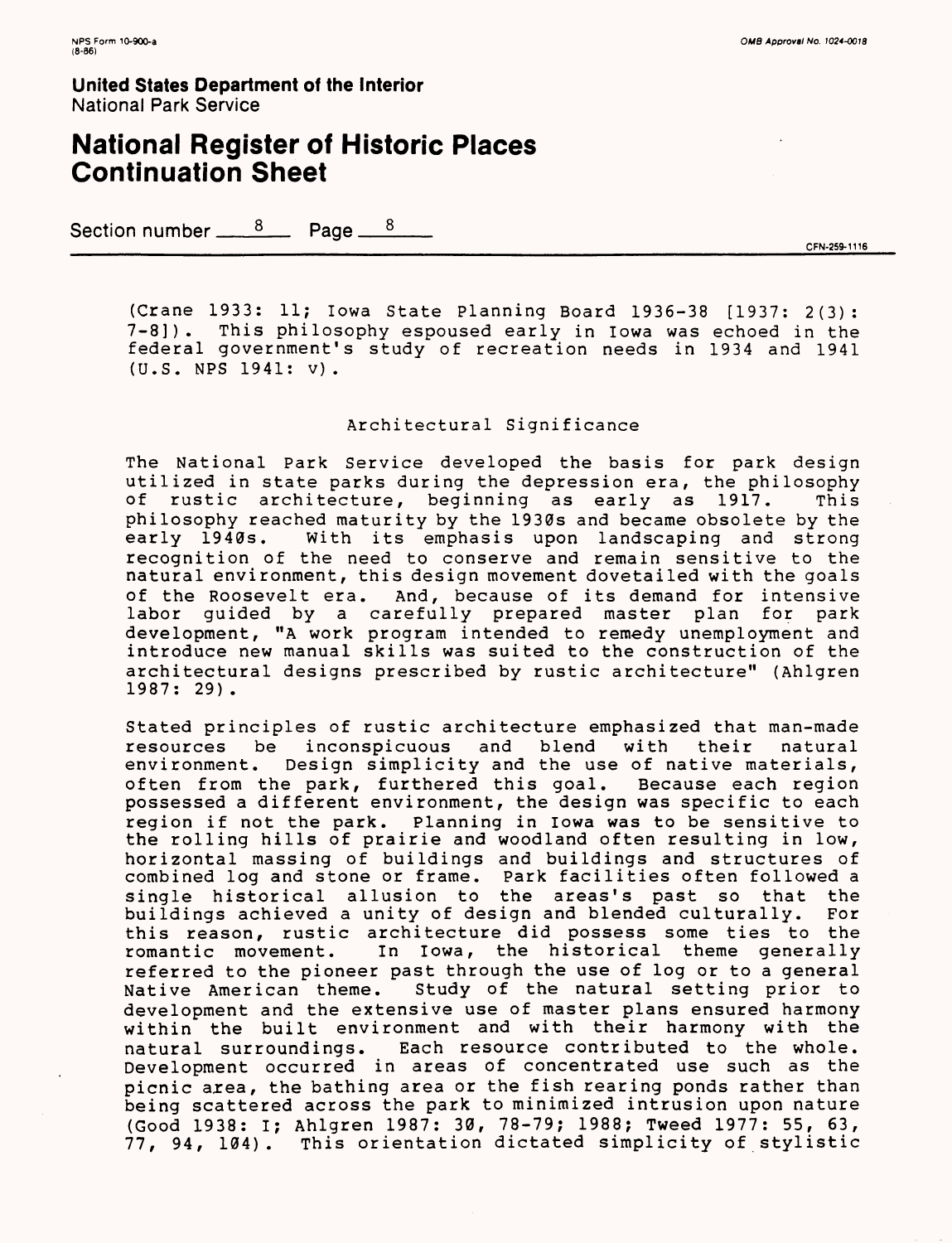## **National Register of Historic Places Continuation Sheet**

Section number  $\frac{8}{2}$  Page  $\frac{9}{2}$ 

theme with a limited variety of construction materials and simple ornament. Many times, rustic architecture utilized elements from the American Craftsman style (1900-1930). Detailing often included large dormers, exposed rafters and purlins as well as other exposed building members, brackets, broad overhangs, and porches in addition to its low, horizontal massing (Gottfried and Jennings 1985: 140, 186, 222-23; Ahlgren 1988: 202-03; Good 1938: I, 8).

Specific guidelines for park facilities derived from these principles stressed the minimal impact of construction upon surroundings through hand labor and the use of native materials such as stone and timbers which underwent limited refinement by<br>hand. The use of modern materials such as concrete was to be The use of modern materials such as concrete was to be covered by a veneer of natural materials. Simple frame buildings were erected for utilitarian functions. Low, horizontal lines in rolling hills of prairies and scattered woodlands assisted blending. Careful landscaping with native vegetation allowed the building's or structure's transition into its setting as did the use of rough stone foundations, battered or buttressed walls, irregular building lines, and native materials placed in their natural position. In stone construction, the stone was laid in vaguely horizontal planes with larger stones toward the base but with a mix of size within general limits. Roofs were often of heavy, exposed timber supports covered with wood shingle. Thus, they blended with the surrounding tree line and the upper portions were heavy and durable like the lower portions of the building or structure (Good 1938: I; Ahlgren 1987: 5, 56; 1988; Tweed 1977: 30, 35, 54, 71, 93-94).

Such make-work programs as the CCC, the Works Progress Administration, and the National Youth Administration utilized this style extensively across the nation. To meet the volume of work demanded by the broad state park development, the National Park Service published a guide by Albert Good in 1935 and 1938, PARK STRUCTURES AND FACILITIES (1938) which in effect summarized rather than forecasted work in the style. This style is evident in a majority of Iowa parks in which the CCC, WPA or NYA worked. Although it is known that M.L. Hutton prepared the 1937 master plan and that building designs were primarily developed in the Central Design Office at Ames, other specific architects and landscape architects associated with the project remain unidentified (Iowa State Conservation Commission 1933-42b [undated master plans]; 1933-42b [master plan, 3/1/37]).

The Deeds Lake State Park District resources represent the rustic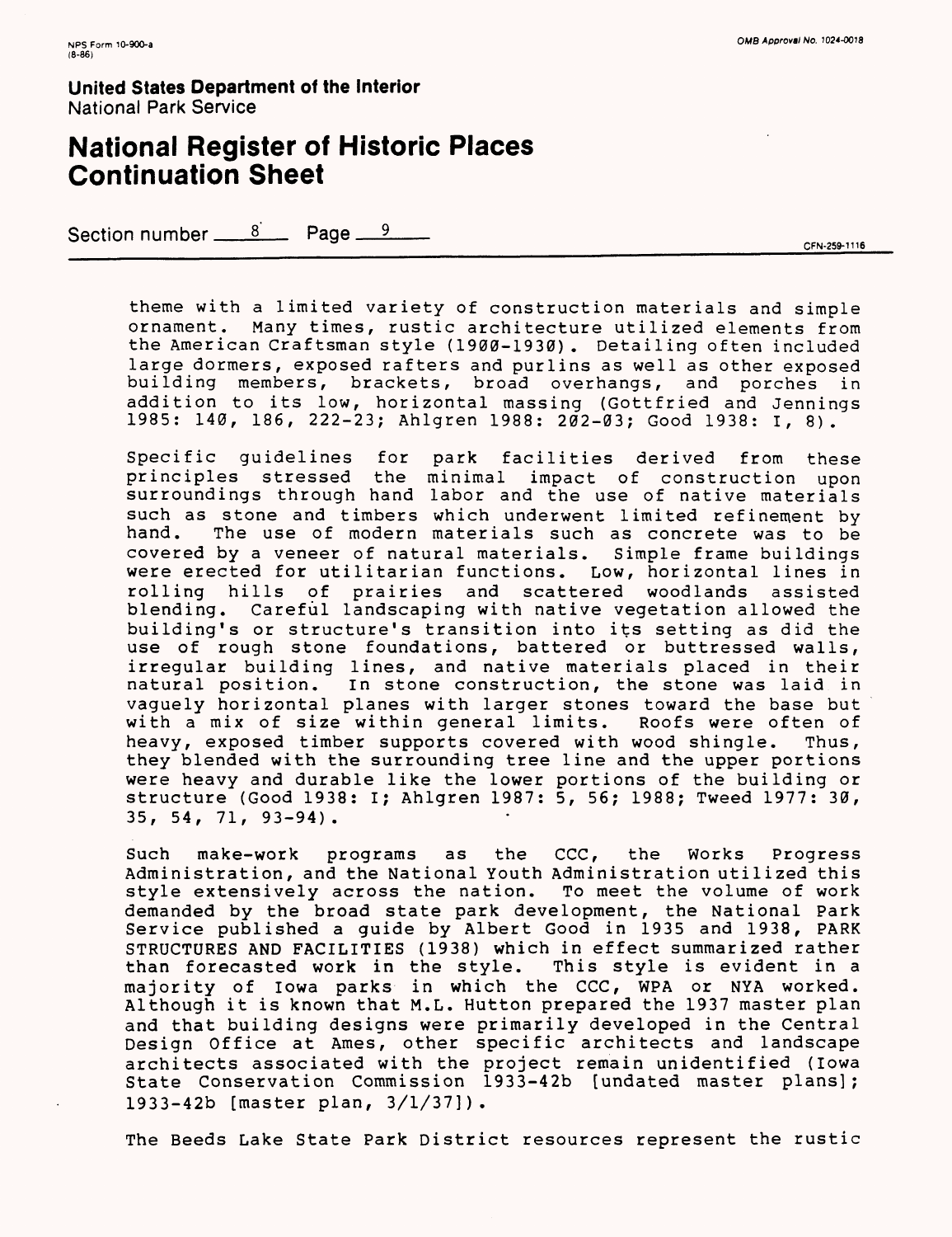## **National Register of Historic Places Continuation Sheet**

Section number  $\frac{8}{2}$  Page  $\frac{10}{2}$ 

CFN-259-1116

style. Master plans for park development placed buildings and structures in groupings such as the dam and fish rearing pond area and the bathing area as well as a custodial group and picnic area. Properties in the park utilized native materials. As noted, CCC Company 2717 derived limestone boulders used in the bathhouse and dam area from nearby fields an utilized timber within the park and<br>refined them. The buildings and structures have random rubble The buildings and structures have random rubble walls with large roof timbers, materials which blend with the natural surroundings. For example, the walls of the spillway were to blend with the limestone outcroppings of the gorge. With the use of local limestone facing, the construction did not appear "artificial" (U.S. NPS, Project Supervisor 1933-47 [3/31/36, box The GAZETTE noted the rustic effect of the split field boulders, log rafters, and shingles (Mason City GAZETTE 1936 [12/15]). The bathhouse displays exposed purlins and rafters, and the timber roof framing is open to view upon the interior. The low, horizontal extent of the building coupled with its use of native materials does assist its blending into the natural landscape. Company 2717 also performed extensive landscaping and trail development some of which is preserved on the causeway. It generally follow the pioneer theme through the use of native materials. Finally, the ornamentation, the low, horizontal lines, the exposed timbers, and the use of segmental arches in the bathhouse retain the simplicity prescribed by rustic architecture.

#### Comparative Statement

Because of the general level of resource integrity and the typical property subtypes displayed as well as the local tie of Hampton to the park, the resources within the Seeds Lake State Park District gain significance at the local level. As noted in the descriptive statement, buildings and structures generally retain integrity of setting, location, overall design, material, feeling, association, and workmanship. The bathhouse (BEE1) maintains relatively high integrity of design. While alteration in actual materials occur periodically at the rearing ponds (BEE8-12) and causeway (BEE19), they are not stable structures. Rearing ponds believed to have been constructed after 1942 have been excluded from the district. Recent additions to the spillway and dam have maintained integrity of design, material, and workmanship. Because the superstructure of the footbridge (BEE20) has suffered considerable alteration, it does not contribute to the integrity of the district despite the relatively loose integrity requirements for this subtype.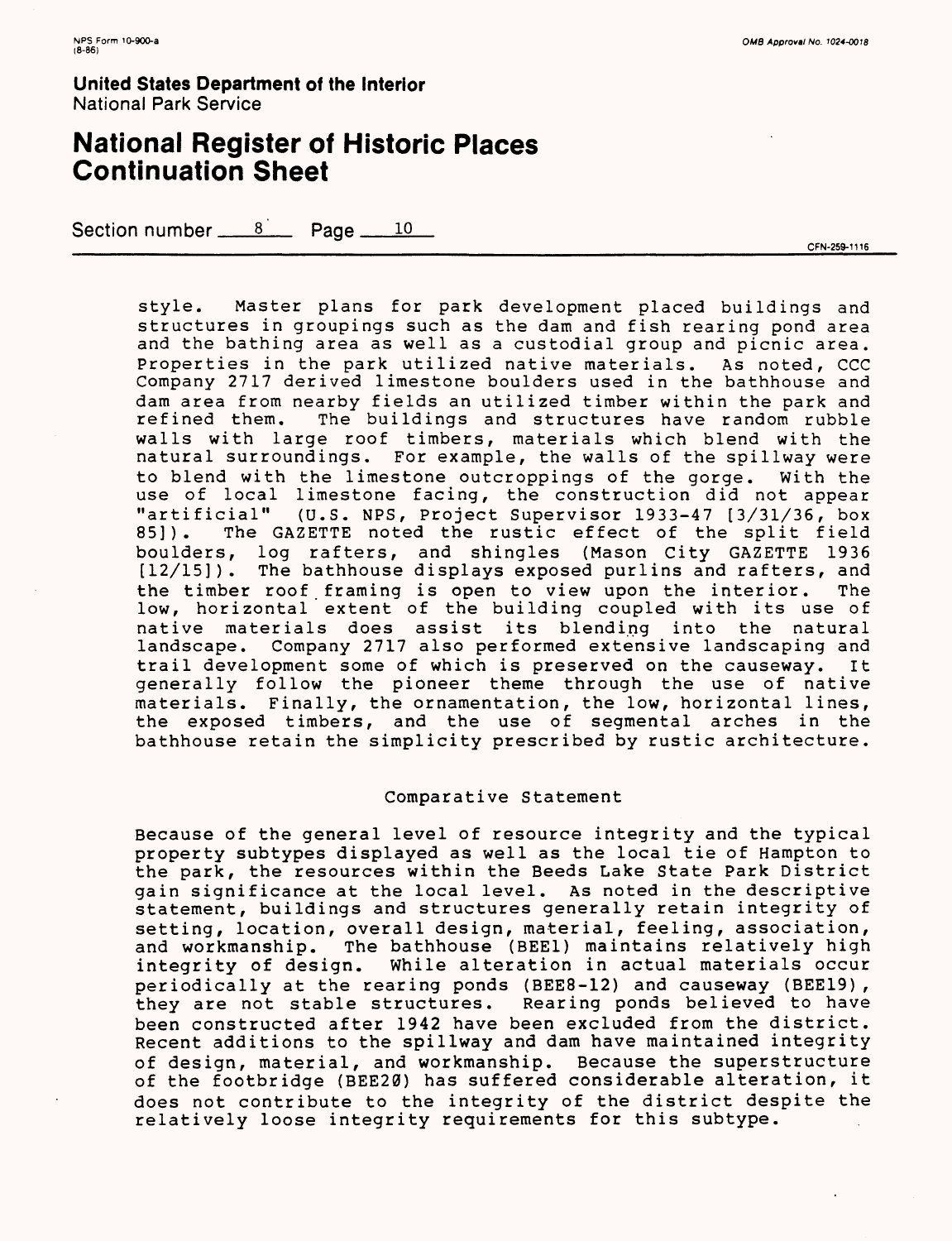## **National Register of Historic Places Continuation Sheet**

Section number  $\frac{8}{2}$  Page  $\frac{11}{2}$ 

CFN-259-1116

Several of the resources within the district are relatively common to Iowa state parks which underwent development by the CCC, for example the bathhouse (BEEl) , walk (BEE2) , stone steps (BEE17) , beach, lake, dam (BEE15), and spillway (BEE16). As a trail, the causeway is a common element of park development. However, it is a local interpretation of that resource. While the dam and spillway subtype appears with some frequency in Iowa state parks, this example is of considerable scale. However, its recent modifications do not make it an outstanding example. Of the four state parks with fish rearing ponds, Beeds Lake, Black Hawk, Backbone, and Lake Wapello, those at Beeds Lake (BEE8-14) retain the greatest integrity and as a relatively scarce resource once common to state parks (Iowa State Conservation Commission 1935-42 [1942: 75-78]) gain significance at the state level. But, overall, the district maintains significance at the local level. It maintain significance at this level for the recreational values of the park to the local community. The district recognizes the contributions made by the CCC in the state park and therefore gains significance during the period of construction, 1934 to 1938. The significant dates denote the arrival of company 2717.

Then, the Beeds Lake State Park District was constructed by the same CCC company between 1934 and 1938. Its boundaries eliminate landscapes and structures which fail to contribute to the significance of the district and encompass attributes associated with its park classification, -those associated with water recreation. As a product of the CCC, the district gains significance for its historical associations with the CCC and its contribution to the areas of GOVERNMENT/POLITICS, SOCIAL HISTORY, CONSERVATION, and RECREATION. The park is a direct product of interrelated historical movements in all these areas. It is through the combination of these threads of historical movements that CCC resources gain significance. Under the area of ARCHITECTURE, they also represent the main principles of mature rustic architecture of the 1930s. Despite the district's strong relationship to national and state movements, it possesses primarily local significance. The bureaucratic government allowed movements of national origin to affect local areas. community of Hampton became engaged in the movement. And, from the perspective of landscape architecture, the resources while following principles espoused at the national level, generally embody common resource subtypes becoming significant illustrations of CCC state park development in Iowa.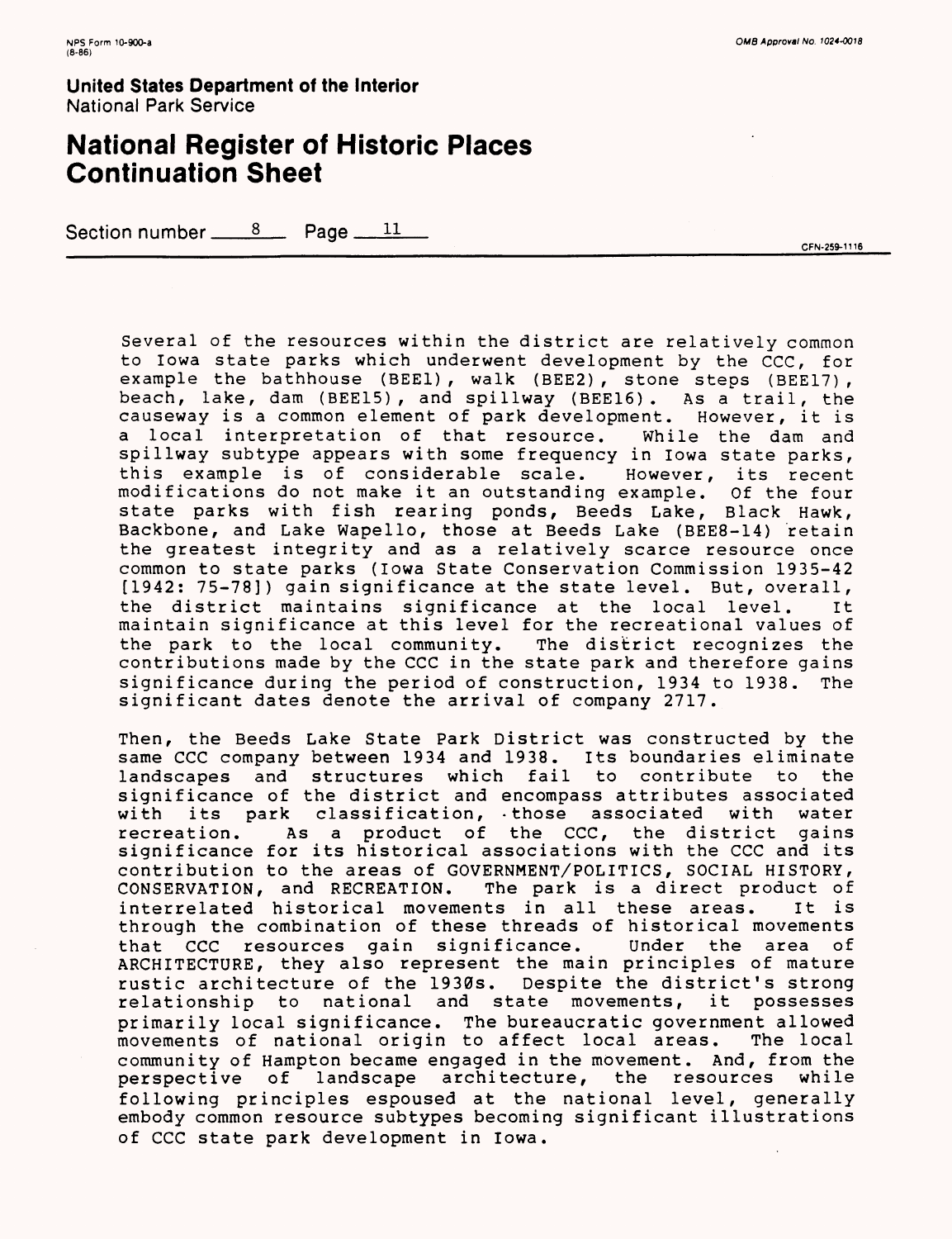## **National Register of Historic Places Continuation Sheet**

Section number <u>9</u> Page 1

CFN-259-1116

- 9. Bibliography
- Ahlgren, Carol Ann
	- 1987 A HUMAN AND LANDSCAPE ARCHITECTURAL LEGACY: THE INFLUENCE OF THE CIVILIAN CONSERVATION CORPS ON WISCONSIN STATE PARK DEVELOPMENT. Master's Thesis, University of Wisconsin, Madison.
	- 1988 The Civilian Conservation Corps and Wisconsin State Park Development. WISCONSIN MAGAZINE OF HISTORY, 71 (3): 184-204.
- Alleger, C.N. and C.A. Alleger
	- ca. CIVILIAN CONSERVATION CORPS: IOWA DISTRICT HISTORY.
	- 1935 Johnson and Bordews, Inc., Rapid City.
- Berthoff, Rowland<br>1971 AN UNSE
	- AN UNSETTLED PEOPLE: SOCIAL ORDER AND DISORDER IN AMERICAN HISTORY. Harper & Row, New York.
- Crane, Jacob L. and George Wheeler Olcott
	- 1933 REPORT ON THE IOWA TWENTY-FIVE YEAR CONSERVATION PLAN. Board of Conservation and Iowa Fish and Game Commission, Des Moines.
- Gottfried, Herbert and Jan Jennings
- 1985 AMERICAN VERNACULAR DESIGN, 1870-1944: AN ILLUSTRATIVE GUIDE. Van Nostrand Reinhold Company, New York.
- Good, Albert
	- 1938 PARK AND RECREATION STRUCTURES (3 vols.). U.S. National Park Service, Washington, D.C.
- Grieshop, Anne
	- 1989 The CCC Museum at Backbone State Park: Research Report. Report submitted to the Iowa Department of Natural Resources, Des Moines.

Hays, Samuel

THE RESPONSE TO INDUSTRIALISM, 1885-1914. University of Chicago, Chicago.

Hampton CHRONICLE

1984 Newspaper published in Hampton Iowa (8/20).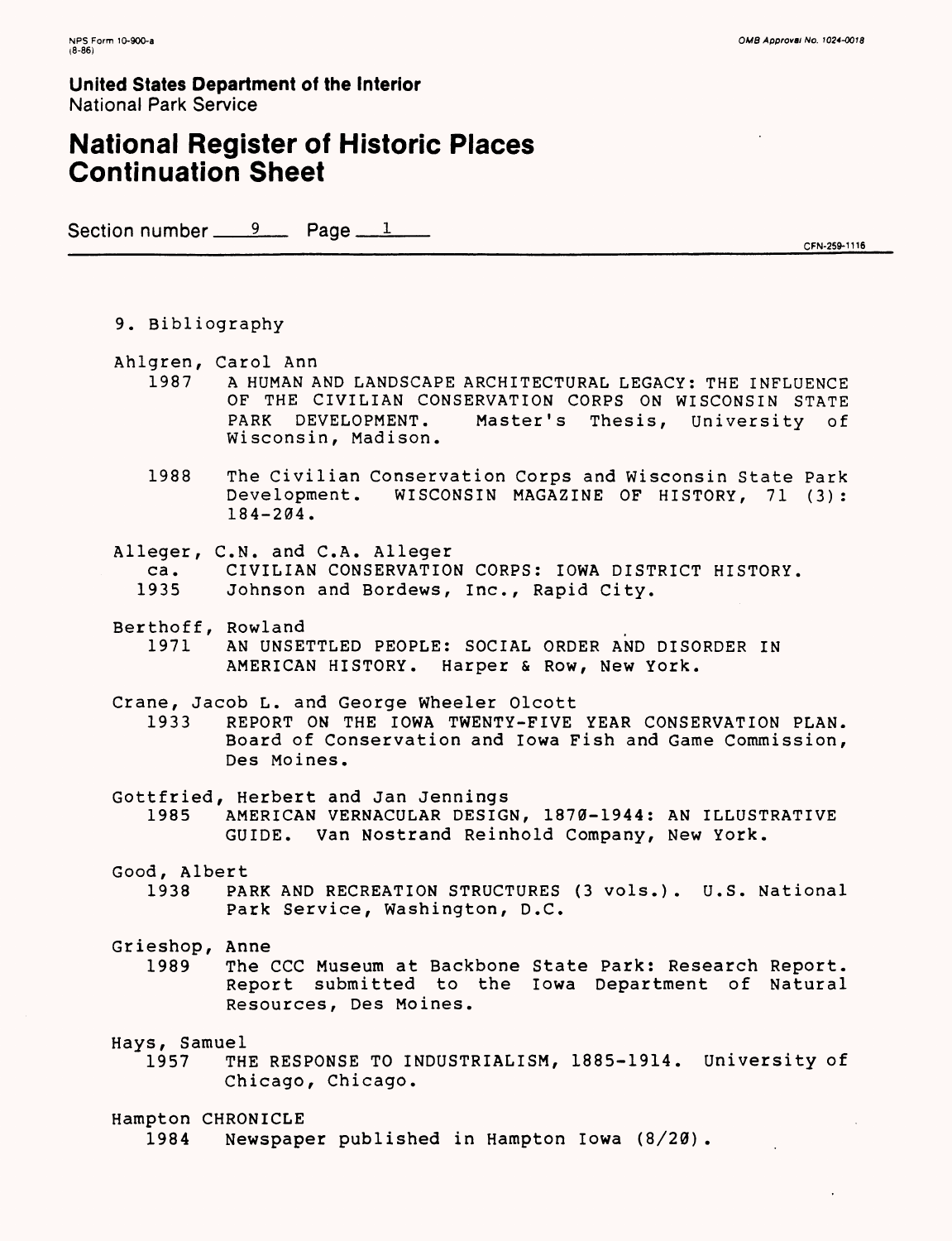## **National Register of Historic Places Continuation Sheet**

Section number  $\frac{9}{2}$  Page  $\frac{2}{2}$ 

CFN-259-1116

Holland, Kenneth and F.E.Hill YOUTH IN THE CCC. American Council on Education, no place given. Howard, Donald S. 1973 THE WPA AND THE FEDERAL RELIEF POLICY. De Capo Press, [1943] New York. IOWA CONSERVATIONIST<br>1941- Publication 1941- Publication of the Iowa State Conservation Commission.<br>1943 - Copies at the State Historical Society of Iowa Library Copies at the State Historical Society of Iowa Library, Iowa City. Iowa Department of Agriculture 1935- IOWA YEARBOOK OF AGRICULTURE. State Printing office, Des<br>1937 Moines. Moines. Iowa Department of Natural Resources 1917- Records of each Iowa state park. Mss. curated by each<br>1989 State park. Department of Natural Resources. state park, Department of Natural Resources. Iowa Secretary of State 1939- IOWA OFFICIAL REGISTER. State Printing Office, Des<br>1940 Moines. Moines. Iowa State Board of Conservation 1931 ADMINISTRATION OF IOWA PARKS, LAKES, AND STREAMS. Iowa State Board of Conservation, Des Moines. Iowa State Conservation Commission 1933- Maps and building plans drawn for the work programs of 1942a the Iowa CCC for state park work by the Department of Landscape Architecture, Iowa State University, Ames in cooperation with the Regional Office, Branch of Land Planning, Design, and State Cooperation, National Park Service. Mss., Iowa Department of Natural Resources, Des Moines. 1933- Maps and building plans drawn for the work programs of 1942b the Iowa CCC for state park work by the Department of Landscape Architecture, Iowa State University, Ames in - cooperation with the Regional Office, Branch of Land Planning, Design, and State Cooperation, National Park Service. Mss., Department of Landscape Architecture,

School of Design, State University of Iowa, Ames.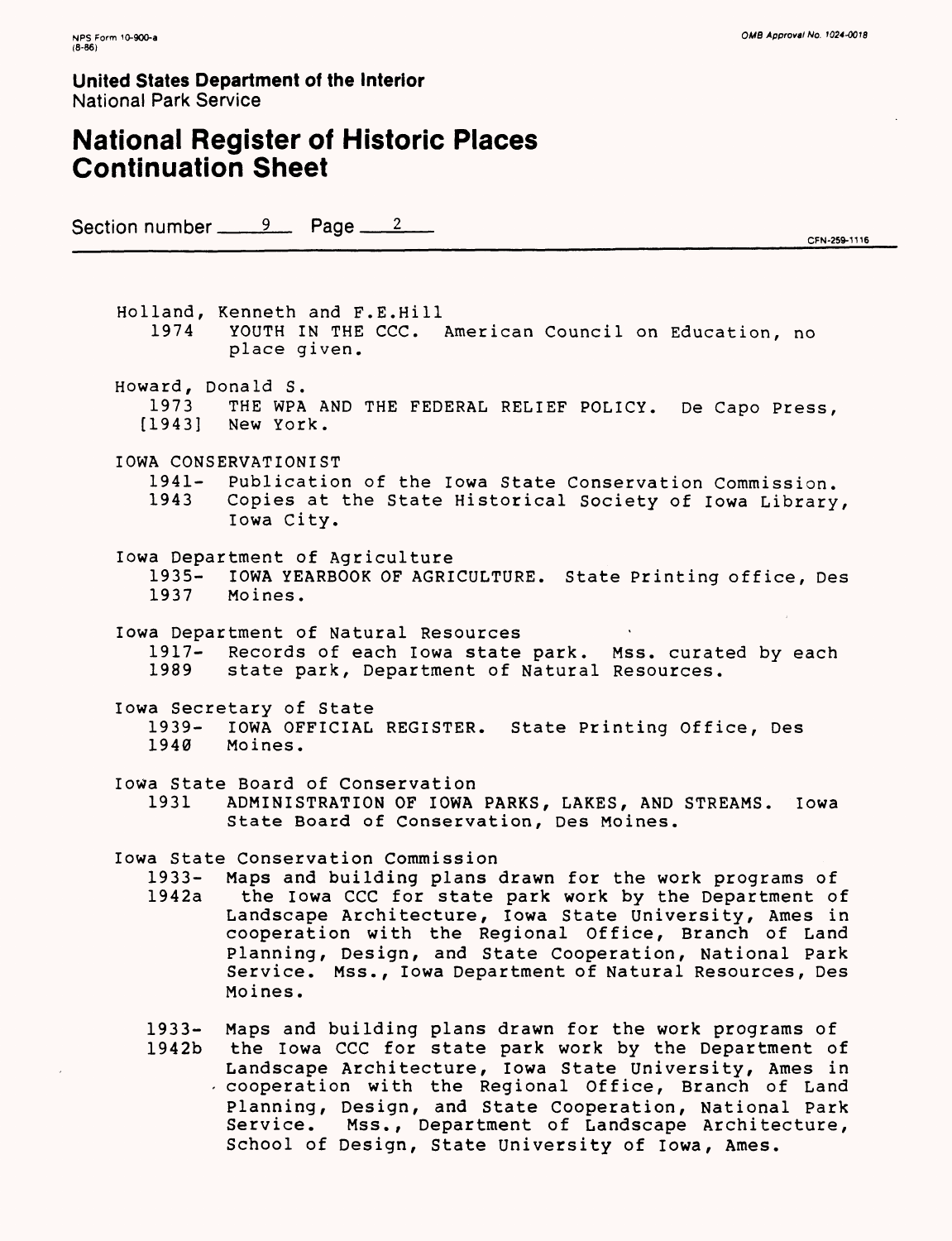## **National Register of Historic Places Continuation Sheet**

Section number  $\frac{9}{2}$  Page  $\frac{3}{2}$ 

CFN-259-1116

1935- BIENNIAL REPORT OF THE STATE CONSERVATION COMMISSION. 1942 state of Iowa, Des Moines. Iowa State Planning Board 1936- IOWA PLANNING NEWS (vols. 1-3). Copy, Iowa State 1938 Historical Society Library, Iowa City. Johnson, Jack 1941 The Iowa Department of Social Welfare. IOWA JOURNAL OF HISTORY AND POLITICS (April): 146-79. Mason City GAZETTE 1936 Newspaper published in Mason City, Iowa (12/15). Merrill, Perry H.<br>1981 ROOSEVE ROOSEVELT'S FOREST ARMY: A HISTORY OF THE CIVILIAN CONSERVATION CORPS. Perry H. Merrill, Montpelier. Owen, A.L. Riesch 1983 CONSERVATION UNDER FOR. Praeger, New York. Paige, John C. 1985 THE CIVILIAN CONSERVATION CORPS AND THE NATIONAL PARK<br>SERVICE, 1933-1942: AN ADMINISTRATIVE HISTORY. U.S. SERVICE, 1933-1942: AN ADMINISTRATIVE HISTORY. Department of the Interior, Washington, D.C. Ripperger, Jack<br>1989 Inform Information provided by Jack Ripperger, Park Ranger, Beeds Lake State Park, Hampton, Iowa (5/20). Schlesinger, Arthur 1940 THE NEW DEAL IN ACTION, 1933-1939. MacMillan, New York. Tweed, William C. 1977 National Park Service Rustic Architecture, 1916-1945. Ms. submitted by the National Park Service, Western Office, Cultural Resource Management. Ms. available from Midwestern Regional Office, National Park Service, Omaha. U.S. Federal Emergency Administration of Public Works 1934 FINAL REPORT OF THE NATIONAL PLANNING BOARD. U.S. Government Printing Office, Washington, D.C.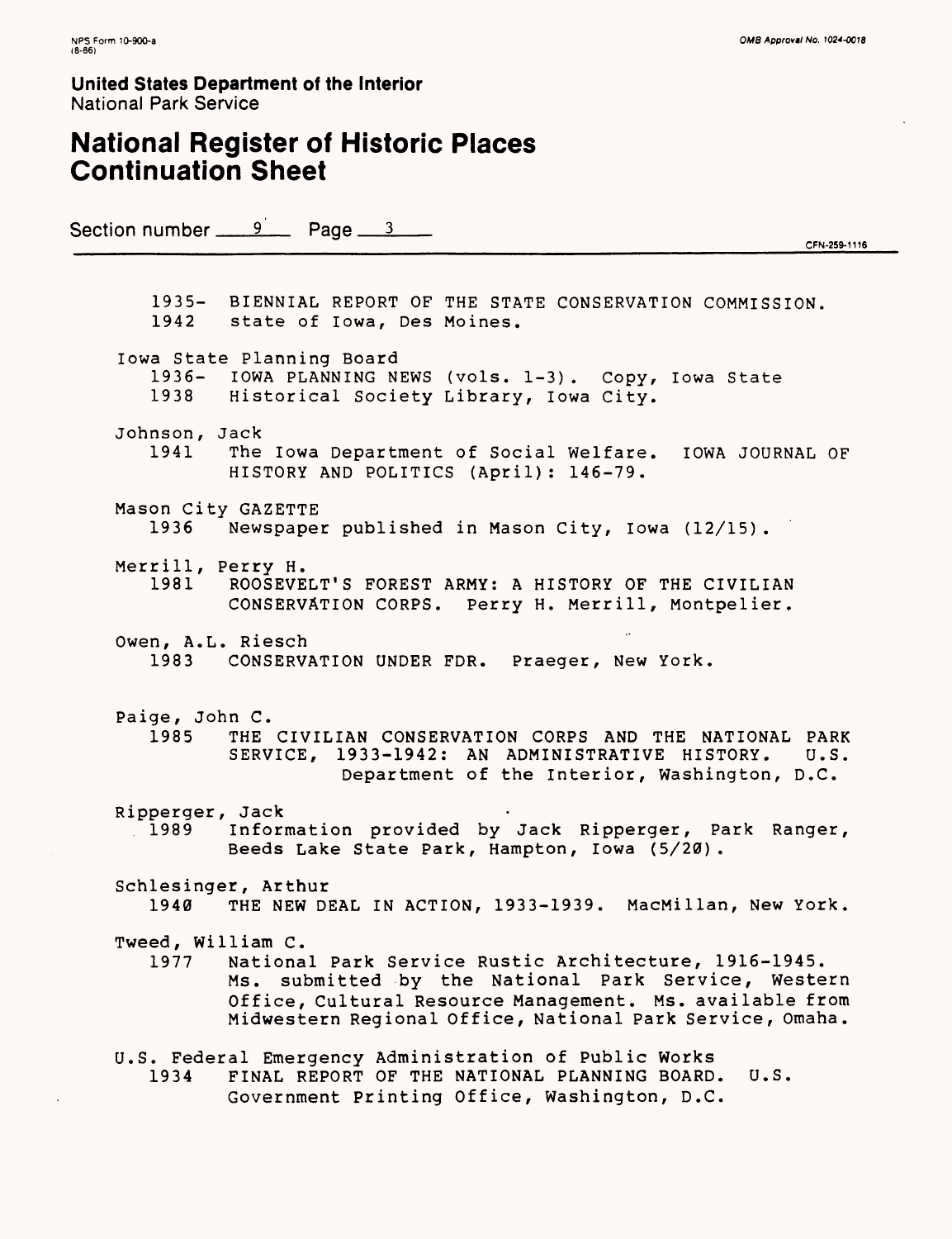## **National Register of Historic Places Continuation Sheet**

Section number  $\frac{9}{2}$  Page —

CFN-259-1116

U.S. Federal Security Agency 1941 THE CIVILIAN CONSERVATION CORPS AND PUBLIC RECREATION. U.S. Government Printing Office, Washington, D.C.

U.S. National Park Service (NPS)

1941 A STUDY OF THE PARK AND RECREATION PROBLEM OF THE UNITED STATES. U.S. Government Printing Office, Washington, D.C.

- U.S. National Park Service (NPS), Project Supervisor
	- 1933- State park file: records relating to the CCC work projects supervised by the Branch of Land Planning,
		- Design, and State Cooperation. Records derived from regional offices of the NPS and the states. Arranged by state and camp. Boxes 71-88, Entry 37, RG79, U.S. National Archives, Washington, D.C.
- U.S. National Park Service (NPS), Regional Office
	- 1935- Reports of the regional office and inspectors concerning<br>1937 state park ECW work submitted to the Branch of Land state park ECW work submitted to the Branch of Land Planning, Design, and State Cooperation. Arranged by region (no. 6) and then chronologically. Entry 40, RG79, U.S. National Archives, Washington, D.C.
- Weibe, Robert H. 1967 THE SEARCH FOR ORDER, 1877-1920. Hillard Wang, New York.
- Wirth, Conrad PARKS, POLITICS, AND PEOPLE. University of Oklahoma Press, Norman.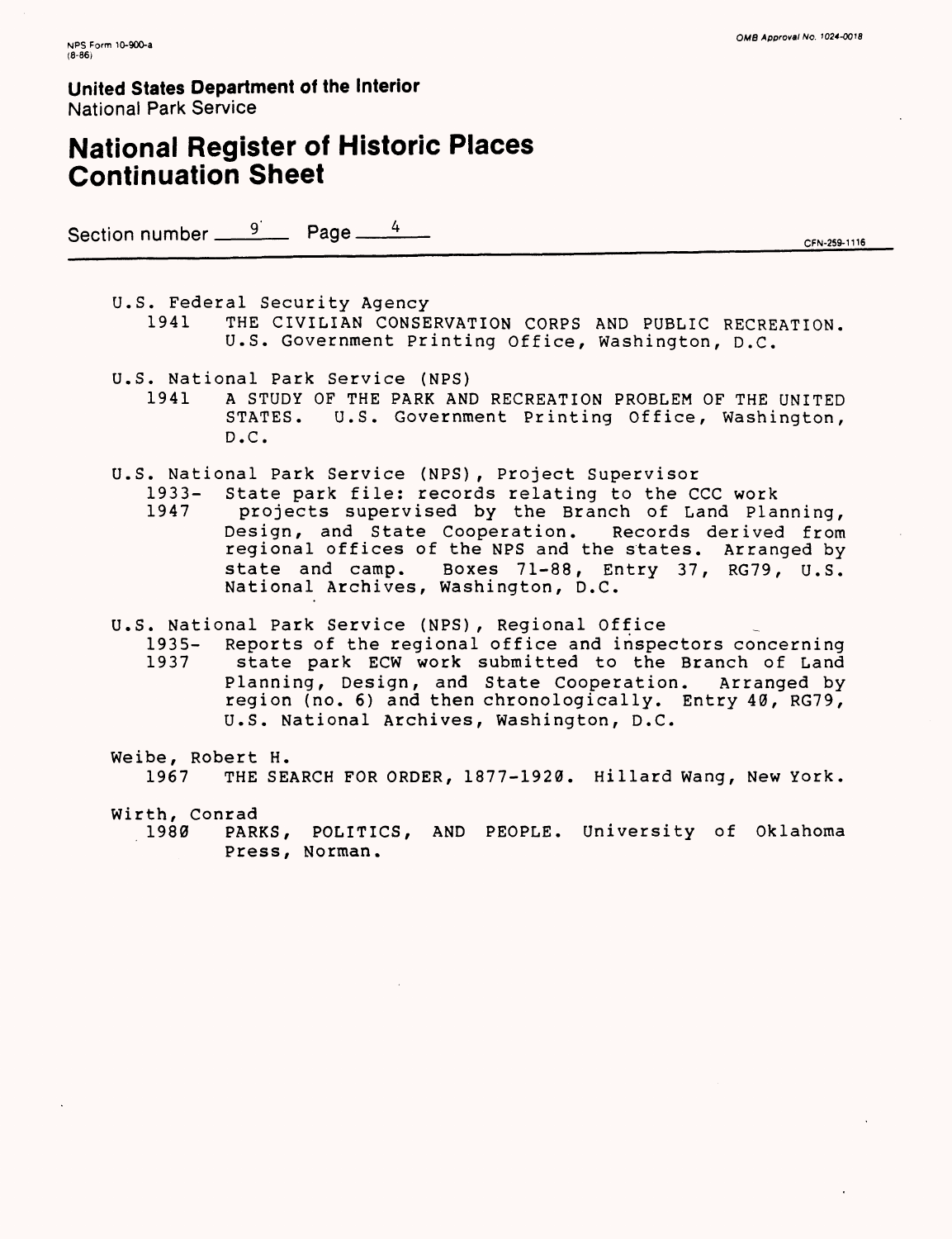## **National Register of Historic Places Continuation Sheet**

Section number  $\frac{10}{25}$  Page  $\frac{1}{25}$ 

10. Geographical Data

Boundary Description:

Beginning at the northwest end of the causeway, the boundary runs south along the west edge of the causeway at the water line to its end and extends southwest to encompass the beach and 20 feet south and east of the bathhouse within the grassy area. It continues east along the south water line of the lake to the spillway and dam area. The boundary follows the south edge of the gorge of the spillway to the boundary of the park, runs north along the boundary for 1000 feet and turns west remaining 25 feet north of the five rearing ponds. It then travels due west to the lake running along the south edge of a parking lot between the ponds and the lake. The boundary extends around the lake at the water line returning to the northwest end of the causeway and the point of beginning (see park map and U.S.G.S. map).

Boundary Justification:

The district boundaries encompass the extensive building projects of CCC company 2717: the dam, spillway, lake, fish rearing ponds, bathhouse, and dike modification and excludes altered CCC buildings and modern intrusions in the park. It also attempts to include associated CCC landscaping where relatively unmodified.

UTM References:

| A. 15-4735240-481020 B. 15-4735190-480740 C. 15-4735300-480720 |  |  |
|----------------------------------------------------------------|--|--|
| D. 15-4735160-480290 E. 15-4735300-479700 F. 15-4734970-480020 |  |  |
| G. 15-4734780-480370 H. 15-4735060-480690 I. 15-4735910-481020 |  |  |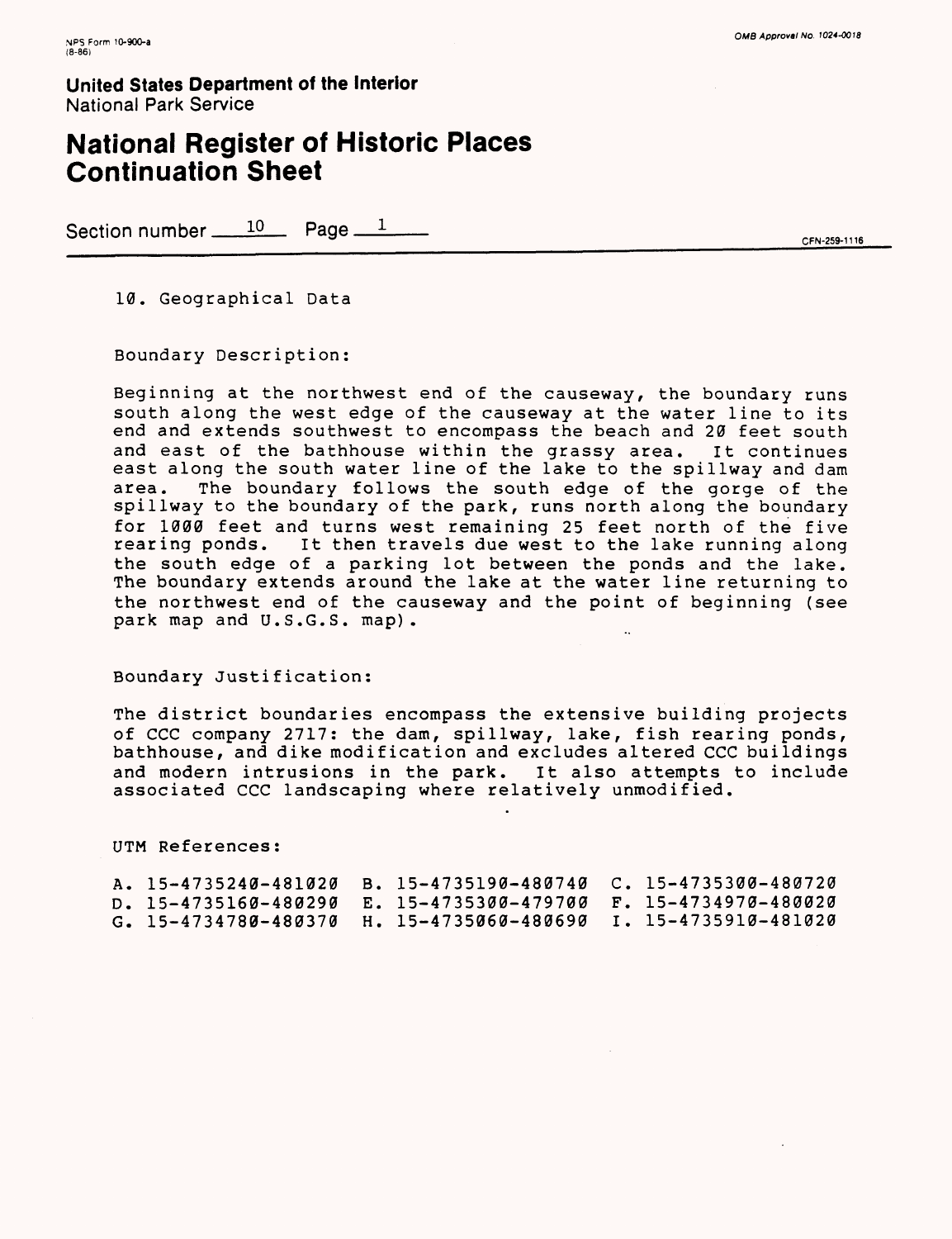

Beeds Lake State Park bection 10 Page 2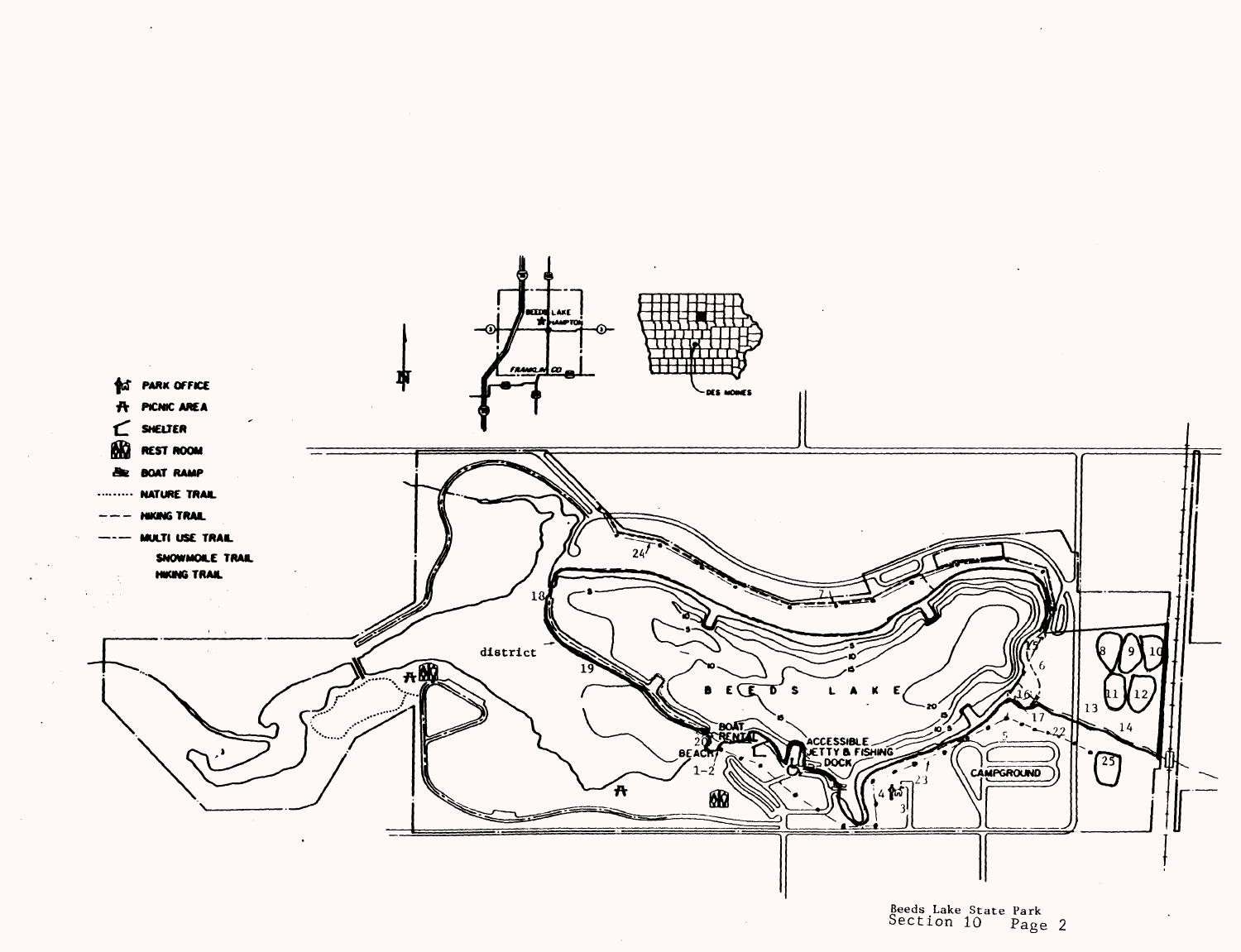# **National Register of Historic Places<br>Continuation Sheet**

Section number  $10$  Page  $3$ 

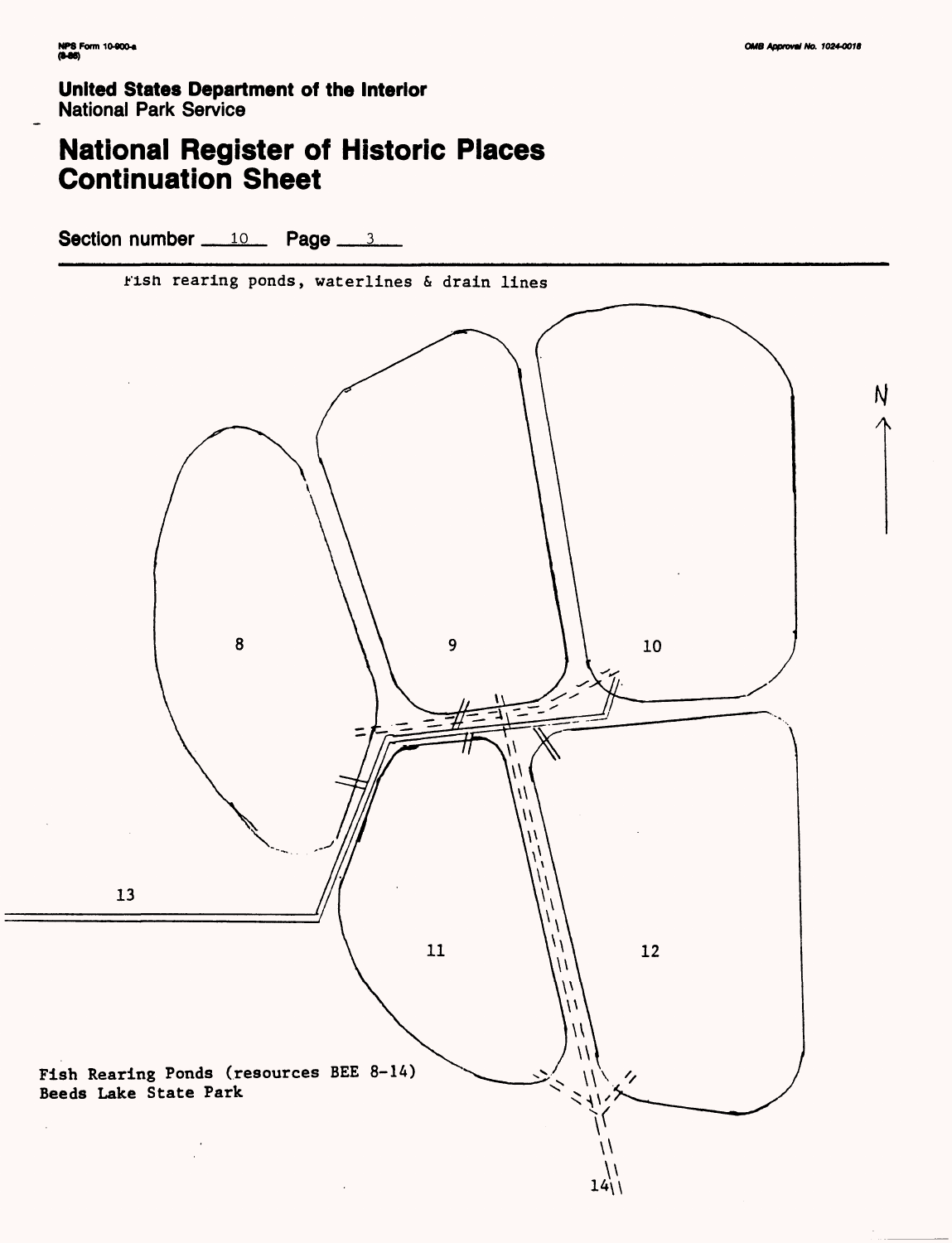